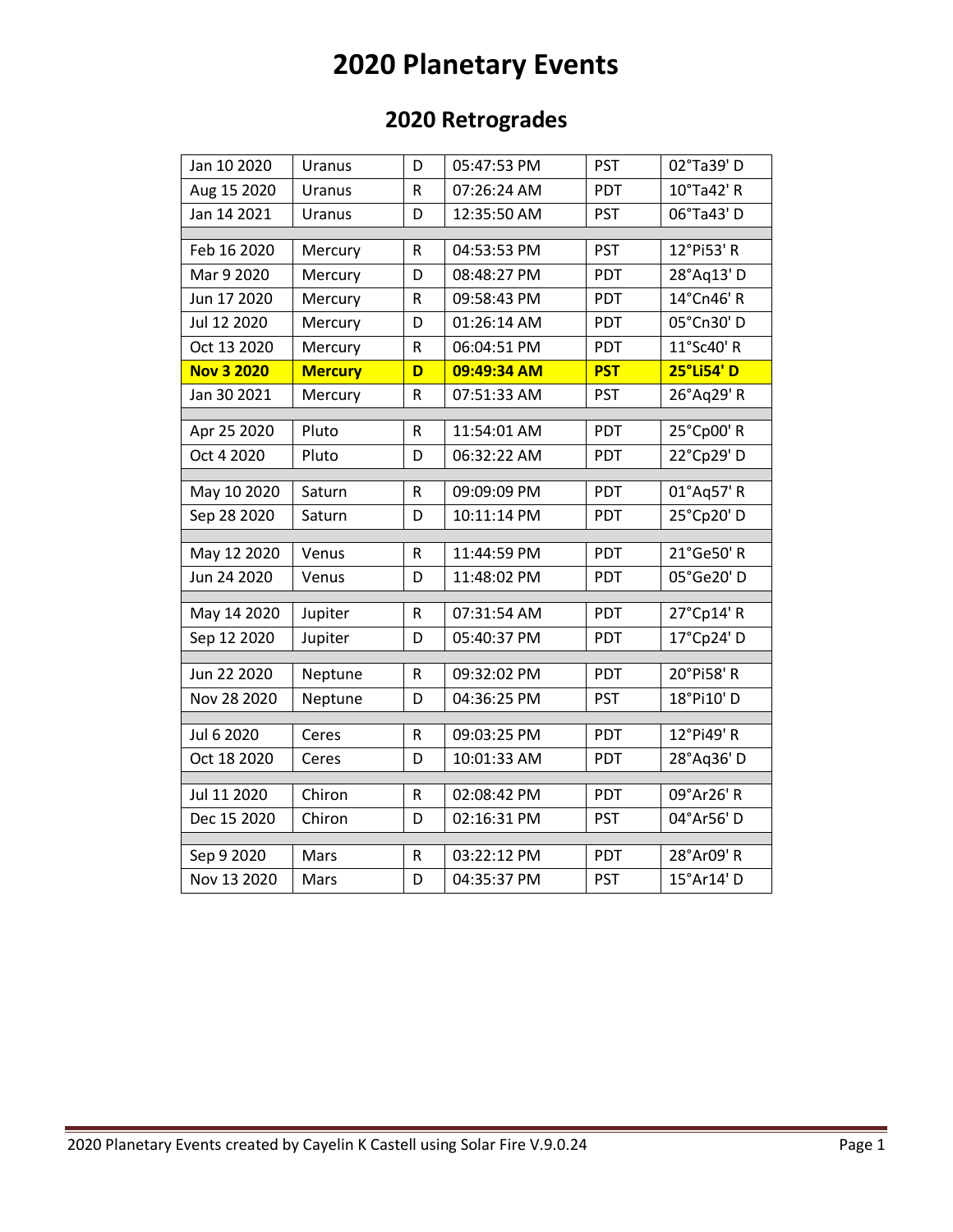| 2020 Full and New Moons (Ec is for eclipse) |                     |             |                |            |  |  |  |  |
|---------------------------------------------|---------------------|-------------|----------------|------------|--|--|--|--|
| Jan 10 2020                                 | <b>Full Moon Ec</b> | 11:21:11 PM | <b>Pacific</b> | 20°Cn00'D  |  |  |  |  |
| Feb 09 2020                                 | <b>Full Moon</b>    | 11:33:09 AM | <b>Pacific</b> | 20°Le00'D  |  |  |  |  |
| Mar 09 2020                                 | <b>Full Moon</b>    | 10:47:37 AM | <b>Pacific</b> | 19°Vi37' D |  |  |  |  |
| Apr 07 2020                                 | <b>Full Moon</b>    | 07:34:57 PM | <b>Pacific</b> | 18°Li44' D |  |  |  |  |
| May 07 2020                                 | <b>Full Moon</b>    | 03:45:06 AM | <b>Pacific</b> | 17°Sc20' D |  |  |  |  |
| <b>Jun 05 2020</b>                          | <b>Full Moon Ec</b> | 12:12:15 PM | <b>Pacific</b> | 15°Sg34' D |  |  |  |  |
| <b>Jul 04 2020</b>                          | <b>Full Moon Ec</b> | 09:44:16 PM | <b>Pacific</b> | 13°Cp38' D |  |  |  |  |
| Aug 03 2020                                 | <b>Full Moon</b>    | 08:58:38 AM | <b>Pacific</b> | 11°Aq46' D |  |  |  |  |
| Sep 01 2020                                 | <b>Full Moon</b>    | 10:21:56 PM | <b>Pacific</b> | 10°Pi12' D |  |  |  |  |
| Oct 01 2020                                 | <b>Full Moon</b>    | 02:05:07 PM | <b>Pacific</b> | 09°Ar08' D |  |  |  |  |
| Oct 31 2020                                 | <b>Full Moon</b>    | 07:49:01 AM | <b>Pacific</b> | 08°Ta38'D  |  |  |  |  |
| Nov 30 2020                                 | <b>Full Moon</b>    | 01:29:32 AM | <b>Pacific</b> | 08°Ge38'D  |  |  |  |  |
| Dec 29 2020                                 | <b>Full Moon</b>    | 08:28:04 PM | <b>Pacific</b> | 08°Cn53'D  |  |  |  |  |
|                                             |                     |             |                |            |  |  |  |  |
| Jan 24 2020                                 | <b>New Moon</b>     | 01:41:52 PM | <b>Pacific</b> | 04°Aq22' D |  |  |  |  |
| Feb 23 2020                                 | <b>New Moon</b>     | 07:31:53 AM | <b>Pacific</b> | 04°Pi29' D |  |  |  |  |
| Mar 24 2020                                 | <b>New Moon</b>     | 02:28:05 AM | <b>Pacific</b> | 04°Ar12' D |  |  |  |  |
| Apr 22 2020                                 | <b>New Moon</b>     | 07:25:43 PM | <b>Pacific</b> | 03°Ta24'D  |  |  |  |  |
| May 22 2020                                 | <b>New Moon</b>     | 10:38:44 AM | <b>Pacific</b> | 02°Ge05'D  |  |  |  |  |
| <b>Jun 20 2020</b>                          | <b>New Moon Ec</b>  | 11:41:19 PM | <b>Pacific</b> | 00°Cn21'D  |  |  |  |  |
| <b>Jul 20 2020</b>                          | <b>New Moon</b>     | 10:32:49 AM | <b>Pacific</b> | 28°Cn27' D |  |  |  |  |
| Aug 18 2020                                 | <b>New Moon</b>     | 07:41:31 PM | <b>Pacific</b> | 26°Le35'D  |  |  |  |  |
| Sep 17 2020                                 | <b>New Moon</b>     | 04:00:04 AM | <b>Pacific</b> | 25°Vi01' D |  |  |  |  |
| Oct 16 2020                                 | <b>New Moon</b>     | 12:30:54 PM | <b>Pacific</b> | 23°Li53' D |  |  |  |  |
| Nov 14 2020                                 | <b>New Moon</b>     | 09:07:03 PM | <b>Pacific</b> | 23°Sc18'D  |  |  |  |  |
| Dec 14 2020                                 | <b>New Moon Ec</b>  | 08:16:26 AM | <b>Pacific</b> | 23°Sg08' D |  |  |  |  |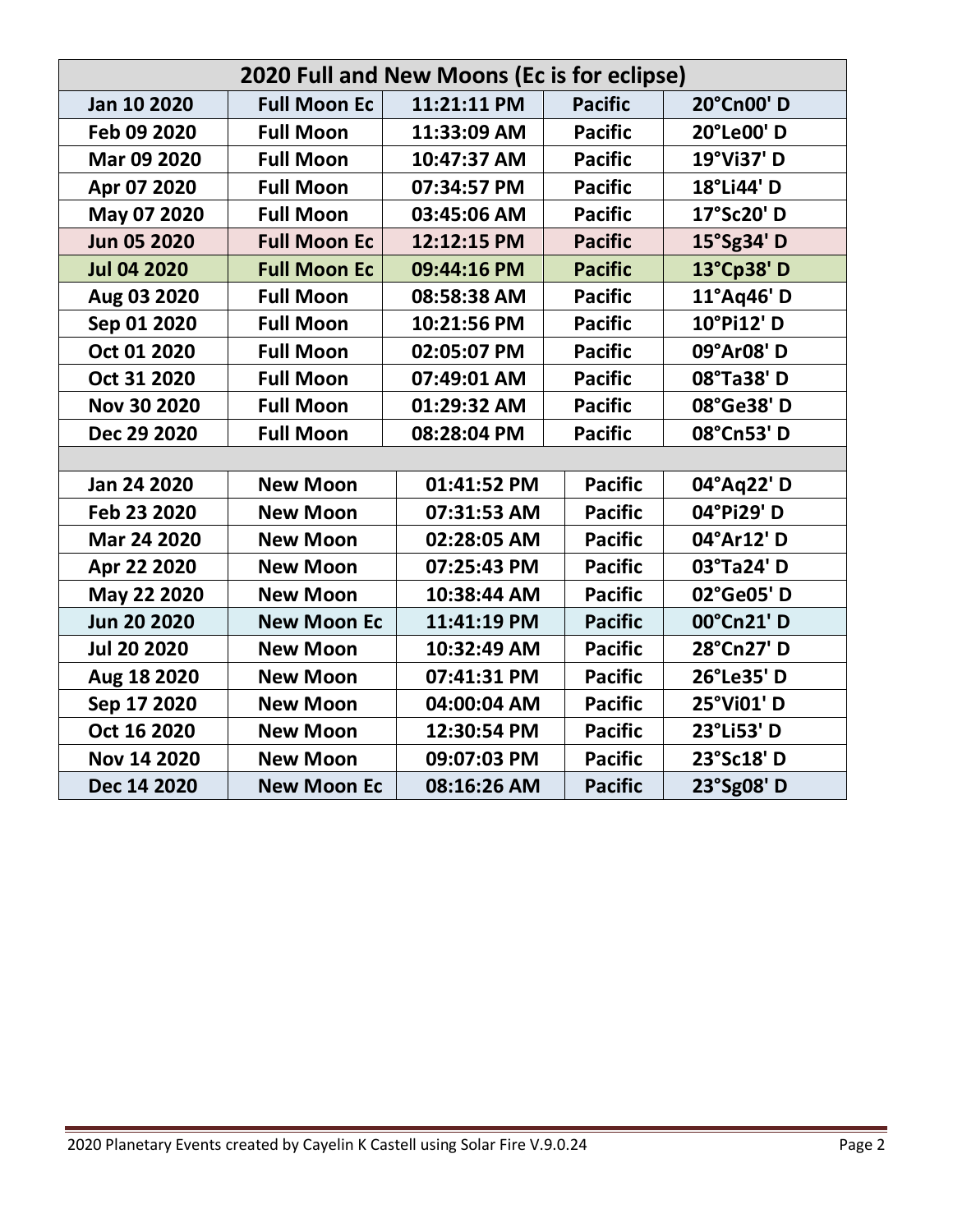| <b>2020 Planetary Ingresses</b> |             |        |               |             |            |  |  |  |  |
|---------------------------------|-------------|--------|---------------|-------------|------------|--|--|--|--|
| Jan 16 2020                     | Mercury     | enters | Aquarius      | 11:30:43 AM | <b>MST</b> |  |  |  |  |
| Feb 03 2020                     | Mercury     | enters | <b>Pisces</b> | 4:37:17 AM  | <b>MST</b> |  |  |  |  |
| Mar 04 2020                     | Mercury     | enters | Aquarius      | 4:07:27 AM  | <b>MST</b> |  |  |  |  |
| Mar 16 2020                     | Mercury     | enters | <b>Pisces</b> | 12:42:23 AM | <b>MST</b> |  |  |  |  |
| Apr 10 2020                     | Mercury     | enters | Aries         | 9:48:03 PM  | <b>MST</b> |  |  |  |  |
| Apr 27 2020                     | Mercury     | enters | <b>Taurus</b> | 12:52:54 PM | <b>MST</b> |  |  |  |  |
| May 11 2020                     | Mercury     | enters | Gemini        | 2:57:38 PM  | <b>MST</b> |  |  |  |  |
| May 28 2020                     | Mercury     | enters | Cancer        | 11:09:11 AM | <b>MST</b> |  |  |  |  |
| Aug 04 2020                     | Mercury     | enters | Leo           | 8:31:52 PM  | <b>MST</b> |  |  |  |  |
| Aug 19 2020                     | Mercury     | enters | Virgo         | 6:29:39 PM  | <b>MST</b> |  |  |  |  |
| Sep 05 2020                     | Mercury     | enters | Libra         | 12:46:07 PM | <b>MST</b> |  |  |  |  |
| Sep 27 2020                     | Mercury     | enters | Scorpio       | 12:40:31 AM | <b>MST</b> |  |  |  |  |
| Oct 27 2020                     | Mercury     | enters | Libra         | 6:33:12 PM  | <b>MST</b> |  |  |  |  |
| Nov 10 2020                     | Mercury     | enters | Scorpio       | 2:55:20 PM  | <b>MST</b> |  |  |  |  |
| Dec 01 2020                     | Mercury     | enters | Sagittarius   | 12:50:59 PM | <b>MST</b> |  |  |  |  |
| Dec 20 2020                     | Mercury     | enters | Capricorn     | 4:07:12 PM  | <b>MST</b> |  |  |  |  |
| Jan 13 2020                     | Venus       | enters | Pisces        | 11:38:53 AM | <b>MST</b> |  |  |  |  |
| Feb 07 2020                     | Venus       | enters | Aries         | 1:02:18 PM  | <b>MST</b> |  |  |  |  |
| Mar 04 2020                     | Venus       | enters | <b>Taurus</b> | 8:07:05 PM  | <b>MST</b> |  |  |  |  |
| Apr 03 2020                     | Venus       | enters | Gemini        | 10:10:27 AM | <b>MST</b> |  |  |  |  |
| Aug 07 2020                     | Venus       | enters | Cancer        | 8:21:03 AM  | <b>MST</b> |  |  |  |  |
| Sep 06 2020                     | Venus       | enters | Leo           | 12:21:29 AM | <b>MST</b> |  |  |  |  |
| Oct 02 2020                     | Venus       | enters | Virgo         | 1:47:43 PM  | <b>MST</b> |  |  |  |  |
| Oct 27 2020                     | Venus       | enters | Libra         | 6:40:57 PM  | <b>MST</b> |  |  |  |  |
| Nov 21 2020                     | Venus       | enters | Scorpio       | 6:21:36 AM  | <b>MST</b> |  |  |  |  |
| Dec 15 2020                     | Venus       | enters | Sagittarius   | 9:21:12 AM  | <b>MST</b> |  |  |  |  |
| Jan 3 2020                      | Mars        | enters | Sagittarius   | 2:37:20 AM  | <b>MST</b> |  |  |  |  |
| Feb 16 2020                     | <b>Mars</b> | enters | Capricorn     | 4:32:53 AM  | <b>MST</b> |  |  |  |  |
| Mar 30 2020                     | Mars        | enters | Aquarius      | 12:43:06 PM | <b>MST</b> |  |  |  |  |
| May 12 2020                     | Mars        | enters | Pisces        | 9:17:06 PM  | <b>MST</b> |  |  |  |  |
| Jun 27 2020                     | Mars        | enters | Aries         | 6:45:02 PM  | <b>MST</b> |  |  |  |  |
| Dec 19 2020                     | Jupiter     | enters | Aquarius      | 06:07:06 AM | <b>MST</b> |  |  |  |  |
| Mar 21 2020                     | Saturn      | enters | Aquarius      | 08:58:20 PM | <b>MST</b> |  |  |  |  |
| Jul 1 2020                      | Saturn      | enters | Capricorn     | 04:36:52 PM | <b>MST</b> |  |  |  |  |
| Dec 16 2020                     | Saturn      | enters | Aquarius      | 10:03:52 PM | <b>MST</b> |  |  |  |  |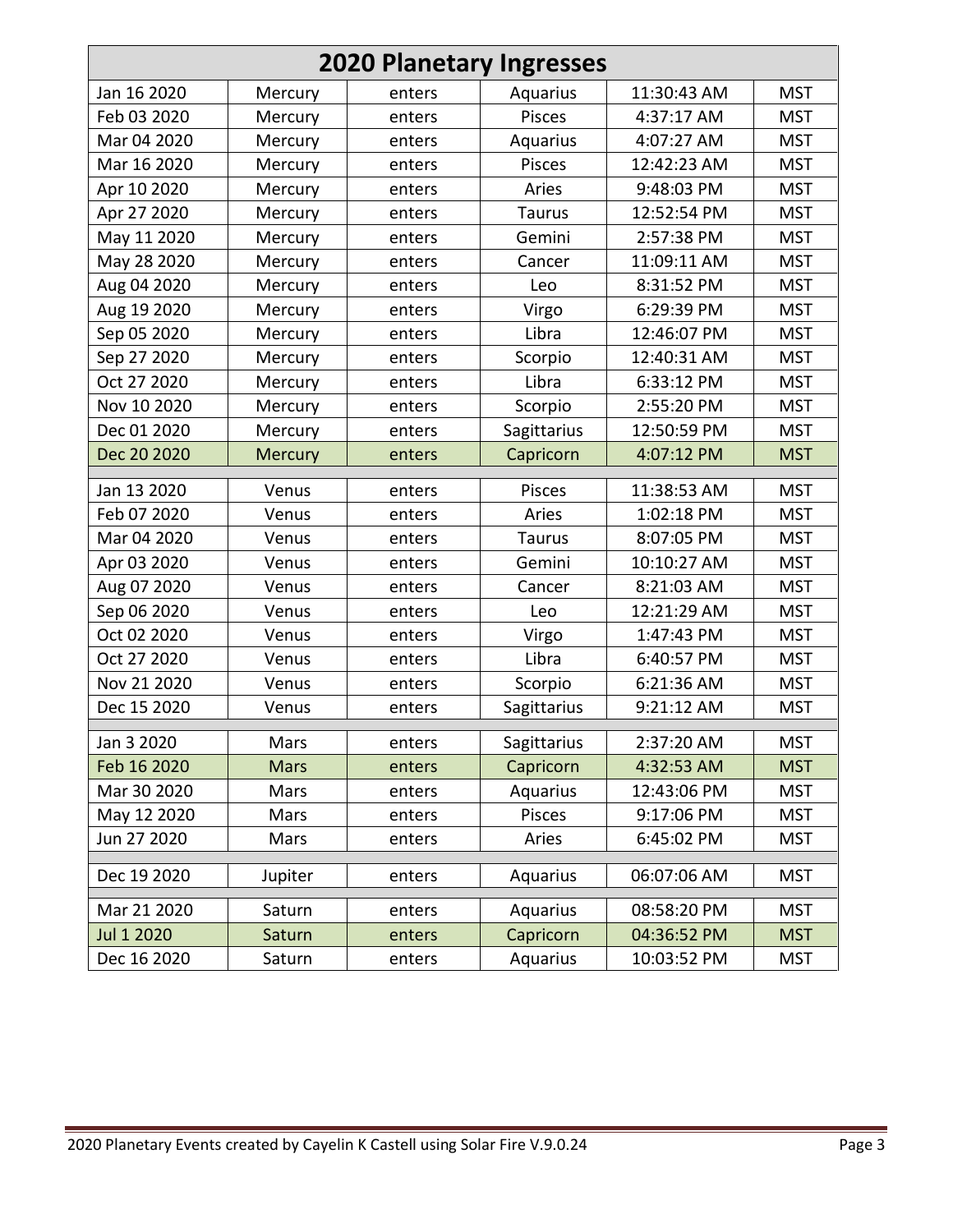#### **Out of Bounds Planets in 2020** <https://cayelincastell.com/wild-cards-or-the-out-of-bounds-planets/>

**Mercury** Dec 22, 2019 at 03:53 pm PST until Jan 12, 2020 at 05:47 am PDT

**Mars** March 21, 2021 at 07:30 am PST until 24 May 24, 2021 at 10:45 pm PST **Venus** Apr 01, 2020 at 11:14 pm PDT until Jun 01, 2020 at 04:48 pm PDT

**Mercury** May 15, 2020 at 10:20 am PDT until Jun 09, 2020 at 08:41 pm PDT **Mercury** Dec 12, 2020 at 10:39 am PDT until Jan 04, 2021 at 09:34 pm PDT

### **Synodic Cycles**

**New Venus Cycle** <https://venusalchemy.com/libra-evening-star-ascent-journey/> Begins **June 9, 2020** when Retrograde Venus rises as Morning Star 10 Gemini with Aldebaran – Eye of the Bull (10 Gemini 03)

**New Mars Cycle** and Rapunzel Saga <https://shamanicastrology.com/2018-20-mars-webinar-series> Begins **Oct 13, 2020** when Retrograde Mars is opposite the Sun 21 Aries with Baten Kaitos in Cetus (22 Aries 12)

#### **New Mercury Cycles**

**March 10, 2020** Station Direct 28 Aquarius **July 12, 2020** Station Direct 06 Cancer with Tejat Posterior in the Twins (5 Cancer 34) **November 03, 2020** Station Direct 26 Libra near Spica in the Scales (24 Libra 06)

### **Morning and Evening Planets 2020**

| <b>Planets</b> | <b>Morning</b>      | <b>Evening</b>   |  |
|----------------|---------------------|------------------|--|
|                | March 4 - April 27  | Jan 24 - Feb 19  |  |
| <b>Mercury</b> | July 10 - August 09 | May 12- Jun 22   |  |
|                | Nov $1 - Dec 03$    | Aug 27- Oct 20   |  |
|                |                     |                  |  |
| <b>Venus</b>   | June - Dec 31       | Jan $1 -$ May 28 |  |
|                |                     |                  |  |
| <b>Mars</b>    | Jan $1 - Oct$ 13    | Oct 13 – Dec 31  |  |
|                |                     |                  |  |
| <b>Jupiter</b> | Jan 10 - Jul 14     | Jul 14 – Dec 31  |  |
|                |                     |                  |  |
| <b>Saturn</b>  | Jan 31 - July 20    | July 20 - Dec 31 |  |



**Rare Conjunctions** moving Earth energies into new directions

**January 12** Saturn Pluto conjunction (22 Capricorn 47) occurs every 34 years

**April 4, June 30, and November 12** Jupiter Pluto conjunction occurs every 13 years

**December 21 (also Solstice)** Jupiter Saturn Conjunction occurs every 20 years

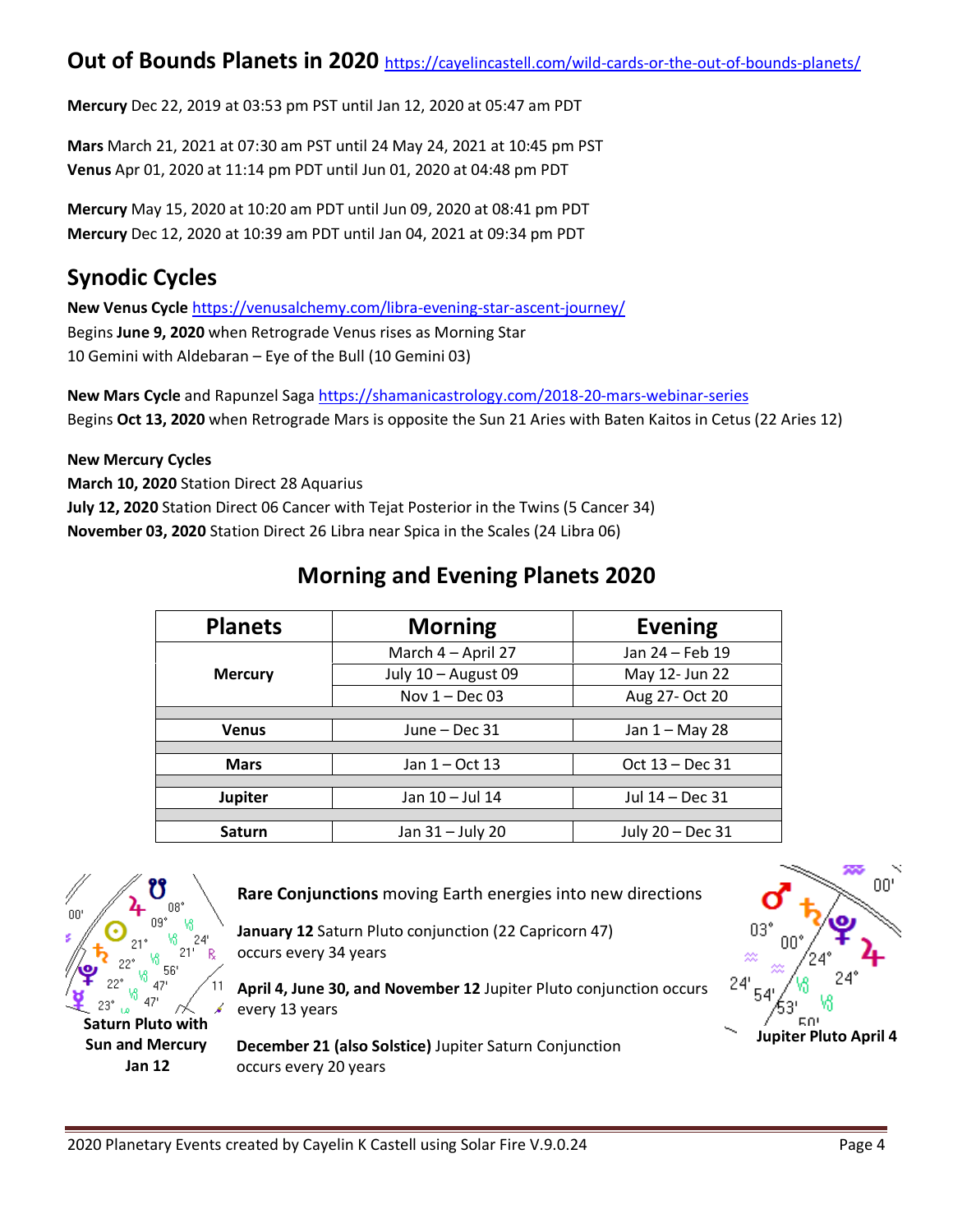| <b>Planet</b>          | <b>Date</b>   | <b>Degrees from Sun</b> |
|------------------------|---------------|-------------------------|
| <b>Mercury</b>         | <b>Feb 10</b> | 18.2 in Evening Sky     |
| <b>Mercury</b>         | <b>Mar 23</b> | 27.2 in Morning Sky     |
| <b>Venus</b>           | Mar 24        | 46.1 in Evening Sky     |
| <b>Venus Brightest</b> | Apr 28        | -4.5 magnitude          |
| <b>Mercury</b>         | <b>Jun 04</b> | 23.6 in Evening Sky     |
| <b>Mercury</b>         | <b>Jul 22</b> | 20.1 in Morning Sky     |
| <b>Venus</b>           | <b>Aug 13</b> | 45.6 in Morning Sky     |
| <b>Mercury</b>         | <b>Oct 01</b> | 25.8 in Evening Sky     |
| <b>Mercury</b>         | <b>Nov 10</b> | 19.1 in Morning Sky     |

#### **Mercury and Venus Greatest Elongation 2020**

**Venus is closest to the Pleiades since 2012 only .3 degrees away on April 3, 2020 because Venus is Out of Bounds at the time. More about it here** <https://cayelincastell.com/venus-and-the-pleiades-2020/>

### **Perigees New and Full Moons**

#### **<https://cayelincastell.com/perigee-moons/>**

| Mar 09, 2020 | 02:49 PM Pacific | Perigee Full Moon        | 19Virgo37   | Near Denebola, Tail of Lion     |
|--------------|------------------|--------------------------|-------------|---------------------------------|
| Apr 07, 2020 | 11:36 PM Pacific | <b>Perigee Full Moon</b> | 18Libra44   | <b>Near Corvus, the Raven</b>   |
| Sep 17, 2020 | 08:00 AM Pacific | <b>Perigee New Moon</b>  | 25Virgo01   | Near Denebola, Tail of the Lion |
| Oct 16, 2020 | 04:32 PM Pacific | <b>Perigee New Moon</b>  | 23Libra54   | <b>Spica, Virgin Priestess</b>  |
| Nov 15, 2020 | 05:08 AM Pacific | <b>Perigee New Moon</b>  | 23Scorpio18 | <b>Near Head of the Serpent</b> |

### **All Planets Moving Forward**

**more about Planets Moving Forward** <https://cayelincastell.com/all-planets-moving-forward/>

**January 10, 2020 to February 16, 2020 (about 37 days) and Mar 09, 2020 to Apr 25, 2020 (about 47 days) total days 84**

|             | <b>2020 Eclipses</b>           |                       |            |            |                                                                                                                                               |  |  |  |  |  |
|-------------|--------------------------------|-----------------------|------------|------------|-----------------------------------------------------------------------------------------------------------------------------------------------|--|--|--|--|--|
| Jan 10 2020 | Penumbral Lunar Eclipse        | 11:21:10 AM           | <b>PST</b> | 20°Cn00'D  | Europe, Asia, Australia, Africa, Much of North<br>America, East South America, Pacific, Atlantic<br>and Indian Ocean, Artic                   |  |  |  |  |  |
| Jun 05 2020 | <b>Penumbral Lunar Eclipse</b> | 12:12:14 PM           | <b>PDT</b> | 15°Sg34' D | Most of Europe, Most of Asia, Africa,<br>SE South America, Pacific, Atlantic and Indian<br>Ocean, Antarctica                                  |  |  |  |  |  |
| Jun 20 2020 | <b>Annular Solar Eclipse</b>   | $11:41:18 \text{ PM}$ | <b>PDT</b> | 00°Cn21'D  | SE Europe, Much of Asia, Northern Australia,<br>Much of Africa, Pacific, Indian Ocean                                                         |  |  |  |  |  |
| Jul 04 2020 | Penumbral Lunar Eclipse        | 09:44:16 PM           | <b>PDT</b> | 13°Cp38'D  | SW Europe, Much of Africa, Much of North<br>America, Pacific, Atlantic and Indian Ocean,<br>Antarctic                                         |  |  |  |  |  |
| Nov 30 2020 | Penumbral Lunar Eclipse        | 02:29:31 AM           | <b>PST</b> | 08°Ge38'D  | Much of Europe, Much of Asia, Australia,<br>North America, Pacific, Altantic, Arctic                                                          |  |  |  |  |  |
| Dec 14 2020 | <b>Total Solar Eclipse</b>     | 09:16:25 AM           | <b>PST</b> | 23°Sg08'D  | Eastern Europe, Much of Asia, NW Australia,<br>Pacific, Indian Ocean. Totalityc Saudi Arabia,<br>India, Sri Lanka, Singapore, Indonesia, Guam |  |  |  |  |  |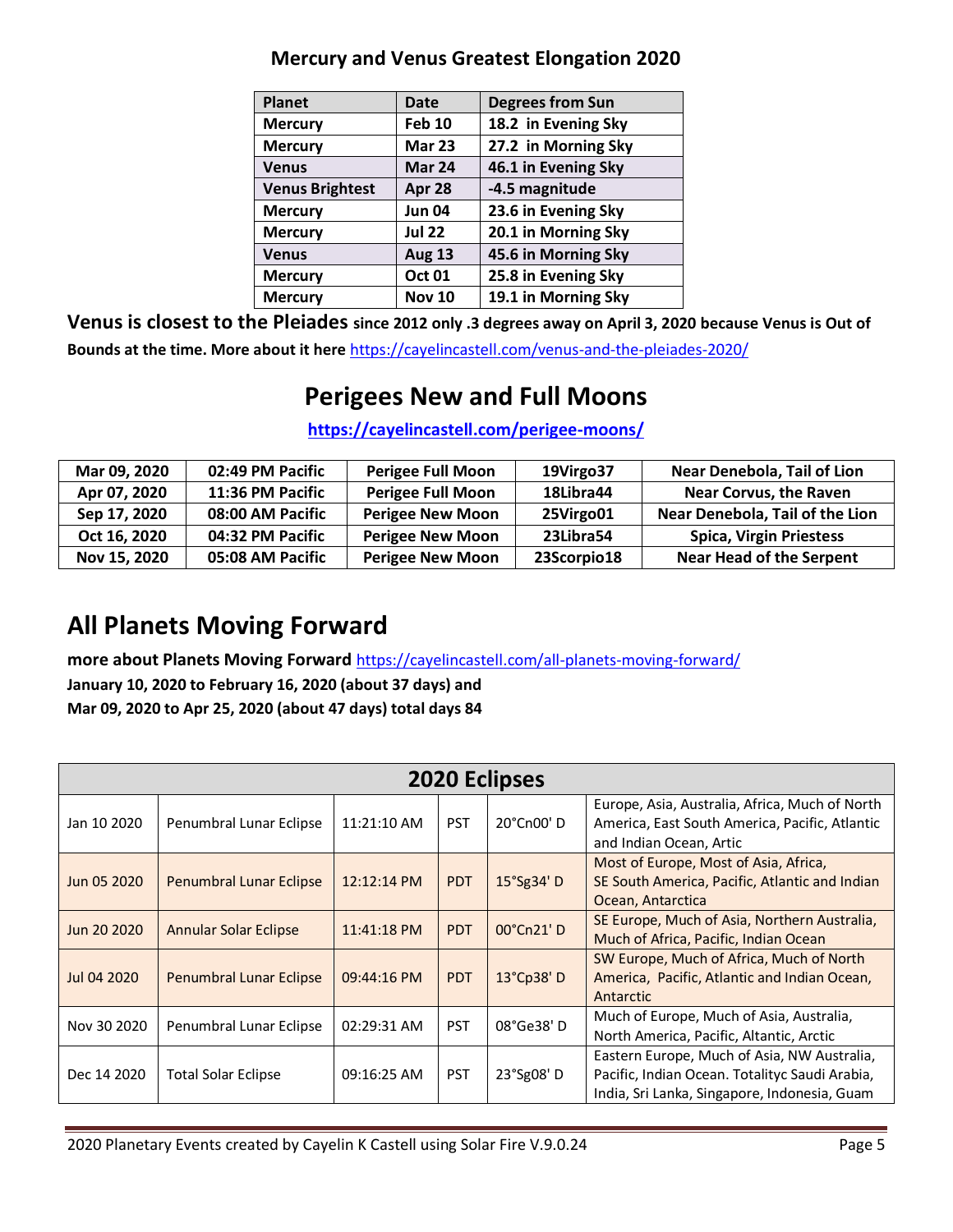#### **Moon Occultations 2020**

| Jan 22, 2020 | <b>Jupiter</b> | <b>New Zealand and Southern Australia</b> |
|--------------|----------------|-------------------------------------------|
| Feb 18, 2020 | <b>Mars</b>    |                                           |
| Feb 19, 2020 | <b>Jupiter</b> |                                           |
| Mar 18, 2020 | <b>Mars</b>    | Likely visible in the USA                 |
| Jun 19, 2020 | <b>Venus</b>   |                                           |
| Aug 09, 2020 | <b>Mars</b>    |                                           |
| Sep 05, 2020 | <b>Mars</b>    |                                           |
| Oct 02, 2020 | <b>Mars</b>    |                                           |
| Dec 12, 2020 | <b>Venus</b>   |                                           |
| Dec 14, 2020 | <b>Mercury</b> |                                           |

### **Game Changing Major Planetary Combinations in 2020**

**Stellium, January 11, Sun, Mercury, Saturn, Pluto (Stellium is at least three planets conjunct)**

**Stellium January 13, Pluto, Saturn, Sun (22 Capricorn with Ceres too)**

**Stellium March 21, Jupiter, Mars, Pluto**

**T-Square August 31, Saturn, Venus, Mars (two squares and an opposition)**

**T-Square September 23, Mercury, Mars, Saturn**

**T-Square October 12, Sun, Mars, Jupiter**

**T-Square October 13, Sun, Mars, Pluto**



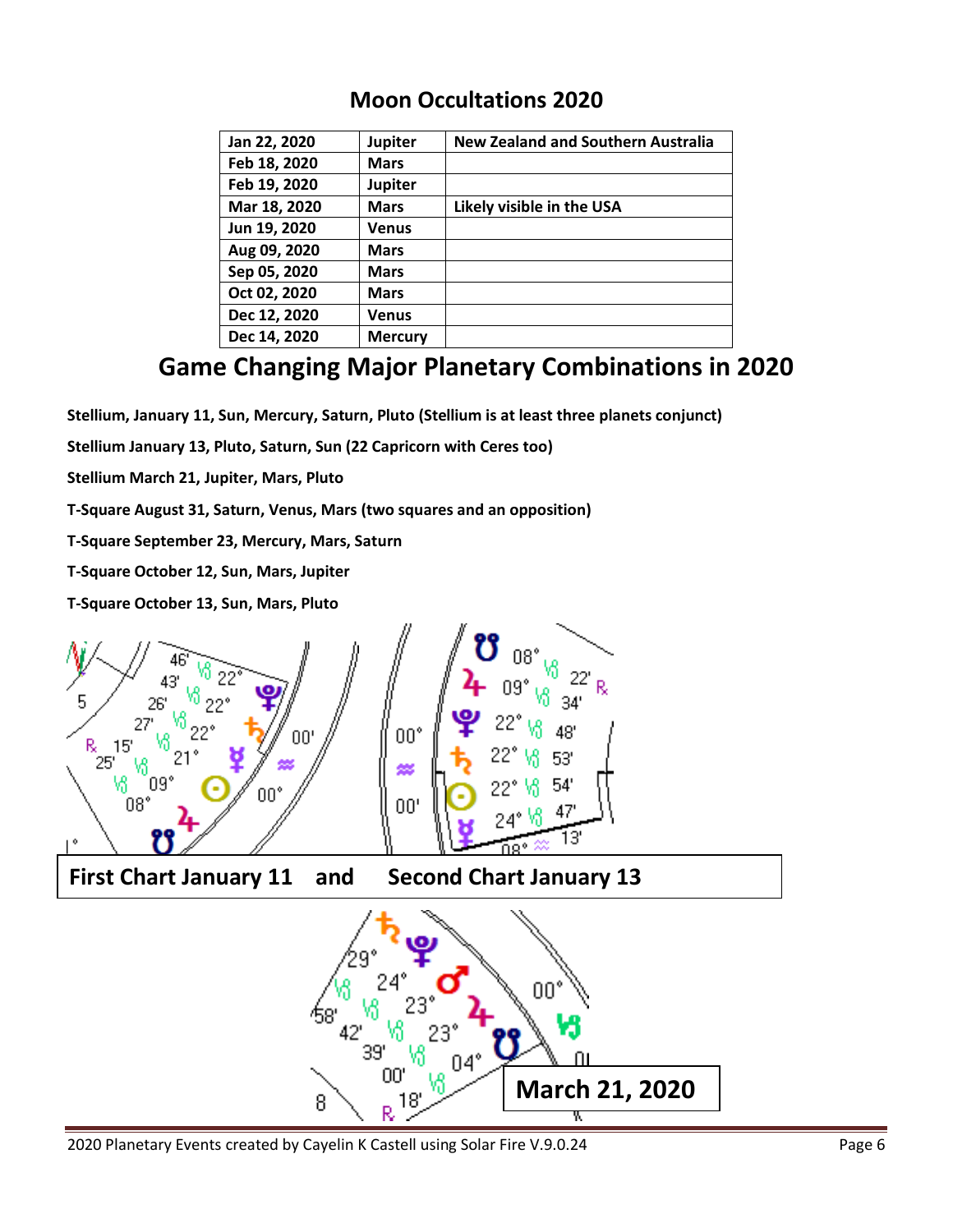# **Planetary Dynamic Aspects Featuring Capricorn Relating to Saturn, Pluto and Jupiter in 2020**

| <b>Date</b> | <b>Planet</b> | Sign/Degree | <b>Aspect</b>    | <b>Planet</b> | Sign/Degree | <b>Time</b> | Zone       |
|-------------|---------------|-------------|------------------|---------------|-------------|-------------|------------|
| Dec 11 2019 | Venus         | 19°Cp04' D  | conjunct         | Saturn        | 19°Cp04'D   | 2:04:40 AM  | <b>PST</b> |
| Dec 13 2019 | Venus         | 21°Cp48'D   | conjunct         | Pluto         | 21°Cp48'D   | 7:16:13 AM  | <b>PST</b> |
| Dec 27 2019 | Sun           | 05°Cp42'D   | conjunct         | Jupiter       | 05°Cp42'D   | 10:25:19 AM | <b>PST</b> |
| Jan 02 2020 | Mercury       | 07°Cp04'D   | conjunct         | Jupiter       | 07°Cp04'D   | 8:41:25 AM  | <b>PST</b> |
| Jan 10 2020 | Sun           | 19°Cp50'D   | conjunct         | Mercury       | 19°Cp50'D   | 7:19:16 AM  | <b>PST</b> |
| Jan 12 2020 | Mercury       | 22°Cp44'D   | conjunct         | Saturn        | 22°Cp44'D   | 1:51:01 AM  | <b>PST</b> |
| Jan 12 2020 | Mercury       | 22°Cp46'D   | conjunct         | Pluto         | 22°Cp46'D   | 2:13:35 AM  | <b>PST</b> |
| Jan 12 2020 | Saturn        | 22°Cp47'D   | conjunct         | Pluto         | 22°Cp47'D   | 8:59:16 AM  | <b>PST</b> |
| Jan 13 2020 | Sun           | 22°Cp48'D   | conjunct         | Pluto         | 22°Cp48'D   | 5:20:27 AM  | <b>PST</b> |
| Jan 13 2020 | Sun           | 22°Cp53'D   | conjunct         | Saturn        | 22°Cp53'D   | 7:15:36 AM  | <b>PST</b> |
| Mar 20 2020 | Mars          | 22°Cp49'D   | conjunct         | Jupiter       | 22°Cp49'D   | 4:34:38 AM  | PDT        |
| Mar 22 2020 | Mars          | 24°Cp43'D   | conjunct         | Pluto         | 24°Cp43'D   | 10:20:22 PM | PDT        |
| Mar 31 2020 | Mars          | 00°Aq40'D   | conjunct         | Saturn        | 00°Aq40' D  | 11:31:08 AM | PDT        |
| Apr 04 2020 | Jupiter       | 24°Cp53'D   | conjunct         | Pluto         | 24°Cp53'D   | 7:44:46 PM  | PDT        |
| Jun 29 2020 | Jupiter       | 24°Cp07' R  | conjunct         | Pluto         | 24°Cp07' R  | 10:46:13 PM | PDT        |
| Nov 12 2020 | Jupiter       | 22°Cp52'D   | conjunct         | Pluto         | 22°Cp52'D   | 1:38:33 PM  | <b>PST</b> |
| Dec 21 2020 | Jupiter       | 00°Aq29' D  | conjunct         | Saturn        | 00°Aq29' D  | 10:20:18 AM | <b>PST</b> |
| Dec 25 2019 | Moon          | 05°Cp22'D   | conjunct         | Jupiter       | 05°Cp22'D   | 11:29:05 PM | <b>PST</b> |
| Dec 27 2019 | Moon          | 20°Cp52'D   | conjunct         | Saturn        | 20°Cp52'D   | 4:08:03 AM  | <b>PST</b> |
| Jan 22 2020 | Moon          | 11°Cp43'D   | conjunct         | Jupiter       | 11°Cp43'D   | 6:44:37 PM  | <b>PST</b> |
| Feb 19 2020 | Moon          | 17°Cp36'D   | conjunct         | Jupiter       | 17°Cp36'D   | 11:49:38 AM | <b>PST</b> |
| Mar 18 2020 | Moon          | 22°Cp30'D   | conjunct         | Jupiter       | 22°Cp30'D   | 3:46:55 AM  | PDT        |
| Apr 14 2020 | Moon          | 25°Cp54'D   | conjunct         | Jupiter       | 25°Cp54'D   | 4:47:15 PM  | PDT        |
| May 12 2020 | Moon          | 27°Cp14'D   | conjunct         | Jupiter       | 27°Cp14'D   | 3:29:34 AM  | PDT        |
| Jun 08 2020 | Moon          | 26°Cp16'D   | conjunct         | Jupiter       | 26°Cp16'R   | 11:05:23 AM | PDT        |
| Jul 05 2020 | Moon          | 23°Cp25'D   | conjunct         | Jupiter       | 23°Cp25' R  | 3:12:43 PM  | PDT        |
| Aug 01 2020 | Moon          | 20°Cp02'D   | conjunct Jupiter |               | 20°Cp02' R  | 4:57:02 PM  | PDT        |
| Aug 28 2020 | Moon          | 17°Cp46'D   | conjunct         | Jupiter       | 17°Cp46' R  | 6:55:46 PM  | PDT        |
| Sep 25 2020 | Moon          | 17°Cp39'D   | conjunct         | Jupiter       | 17°Cp39'D   | 12:11:16 AM | PDT        |
| Oct 22 2020 | Moon          | 19°Cp51'D   | conjunct         | Jupiter       | 19°Cp51'D   | 10:43:47 AM | PDT        |
| Nov 19 2020 | Moon          | 23°Cp59'D   | conjunct         | Jupiter       | 23°Cp59'D   | 1:42:28 AM  | <b>PST</b> |
| Dec 16 2020 | Moon          | 29°Cp30'D   | conjunct         | Jupiter       | 29°Cp30'D   | 9:34:14 PM  | <b>PST</b> |

**Jupiter and Saturn** appear in the east before dawn. Waning Crescent Moon passes them on **March 18 and 19**. Mars is within 1 degree of Jupiter **March 20 and Saturn March 28**. By June, Jupiter and Saturn rise before mid-night. **July 14** retrograde Jupiter is opposite the Sun and **July 20** retrograde Saturn is opposite the Sun only 7 degrees from Jupiter. By December Jupiter and Saturn fade into the evening twilight. **December 21** Saturn is about 6 arc minutes from Jupiter just 30 degrees from the Sun so not easy to see but definitely worth checking out.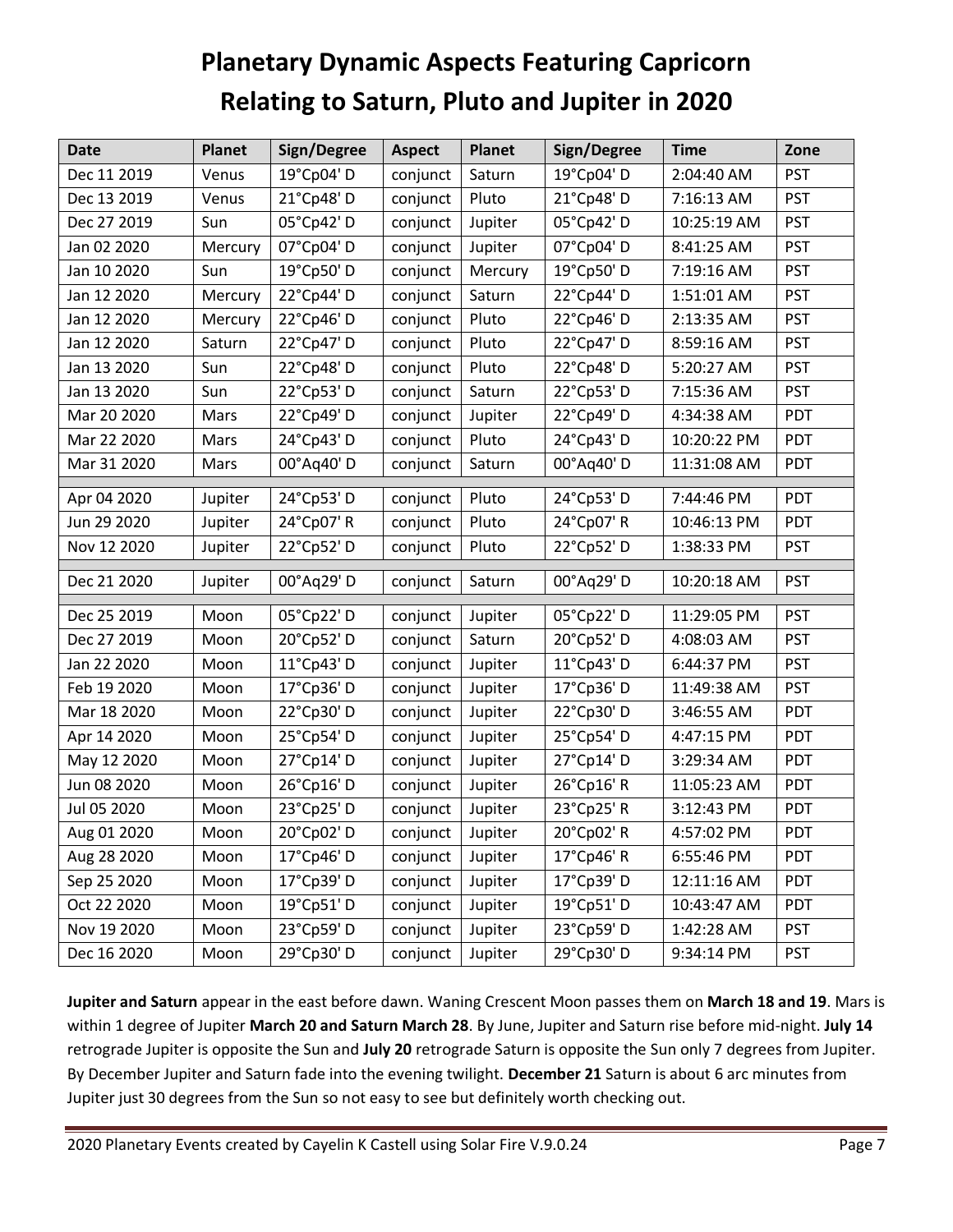| <b>Date</b> | <b>Planet</b> | Sign/Degree | <b>Aspect</b> | <b>Planet</b> | Sign/Degree          | <b>Time</b> | Zone       |
|-------------|---------------|-------------|---------------|---------------|----------------------|-------------|------------|
| Jan 23 2020 | Moon          | 24°Cp07'D   | conjunct      | Saturn        | 24°Cp07'D            | 6:08:14 PM  | <b>PST</b> |
| Feb 20 2020 | Moon          | 27°Cp13'D   | conjunct      | Saturn        | 27°Cp13'D            | 6:18:09 AM  | <b>PST</b> |
| Mar 18 2020 | Moon          | 29°Cp46'D   | conjunct      | Saturn        | 29°Cp46'D            | 5:47:53 PM  | PDT        |
| Apr 15 2020 | Moon          | 01°Aq25' D  | conjunct      | Saturn        | 01°Aq25' D           | 3:20:38 AM  | PDT        |
| May 12 2020 | Moon          | 01°Aq57'D   | conjunct      | Saturn        | 01°Aq57' R           | 12:17:49 PM | PDT        |
| Jun 08 2020 | Moon          | 01°Aq18'D   | conjunct      | Saturn        | 01°Aq18' R           | 8:16:33 PM  | PDT        |
| Jul 06 2020 | Moon          | 29°Cp42'D   | conjunct      | Saturn        | 29°Cp42' R           | 2:35:06 AM  | PDT        |
| Aug 02 2020 | Moon          | 27°Cp43'D   | conjunct      | Saturn        | 27°Cp43'R            | 6:59:19 AM  | <b>PDT</b> |
| Aug 29 2020 | Moon          | 26°Cp04'D   | conjunct      | Saturn        | 26°Cp04' R           | 10:18:05 AM | PDT        |
| Sep 25 2020 | Moon          | 25°Cp21'D   | conjunct      | Saturn        | 25°Cp21'R            | 2:25:52 PM  | PDT        |
| Oct 22 2020 | Moon          | 25°Cp49'D   | conjunct      | Saturn        | 25°Cp49'D            | 9:34:36 PM  | PDT        |
| Nov 19 2020 | Moon          | 27°Cp27'D   | conjunct      | Saturn        | 27°Cp27'D            | 7:51:03 AM  | <b>PST</b> |
| Dec 16 2020 | Moon          | 00°Aq00' D  | conjunct      | Saturn        | 00°Aq00' D           | 10:27:27 PM | <b>PST</b> |
| Dec 27 2019 | Moon          | 22°Cp15'D   | conjunct      | Pluto         | 22°Cp15'D            | 6:42:01 AM  | <b>PST</b> |
| Jan 23 2020 | Moon          | 23°Cp09'D   | conjunct      | Pluto         | 23°Cp09'D            | 4:18:04 PM  | <b>PST</b> |
| Feb 20 2020 | Moon          | 24°Cp00'D   | conjunct      | Pluto         | 24°Cp00'D            | 12:06:41 AM | <b>PST</b> |
| Mar 18 2020 | Moon          | 24°Cp38'D   | conjunct      | Pluto         | 24°Cp38'D            | 7:53:20 AM  | PDT        |
| Apr 14 2020 | Moon          | 24°Cp58'D   | conjunct      | Pluto         | 24°Cp58'D            | 3:01:26 PM  | PDT        |
| May 11 2020 | Moon          | 24°Cp56'D   | conjunct      | Pluto         | 24°Cp56' R           | 11:13:49 PM | PDT        |
| Jun 08 2020 | Moon          | 24°Cp34'D   | conjunct      | Pluto         | 24°Cp34' R           | 8:00:51 AM  | PDT        |
| Jul 05 2020 | Moon          | 23°Cp59'D   | conjunct      | Pluto         | 23°Cp59' R           | 4:13:35 PM  | PDT        |
| Aug 01 2020 | Moon          | 23°Cp19'D   | conjunct      | Pluto         | 23°Cp19' R           | 10:57:15 PM | PDT        |
| Aug 29 2020 | Moon          | 22°Cp47'D   | conjunct      | Pluto         | 22°Cp47' R           | 4:12:10 AM  | PDT        |
| Sep 25 2020 | Moon          | 22°Cp30'D   | conjunct      | Pluto         | 22°Cp30'R            | 9:09:13 AM  | PDT        |
| Oct 22 2020 | Moon          | 22°Cp34'D   | conjunct      | Pluto         | 22°Cp34'D            | 3:39:59 PM  | PDT        |
| Nov 18 2020 | Moon          | 23°Cp00'D   | conjunct      | Pluto         | 23°Cp00'D            | 11:58:12 PM | <b>PST</b> |
| Dec 16 2020 | Moon          | 23°Cp43'D   | conjunct      | Pluto         | 23°Cp43'D            | 11:32:33 AM | <b>PST</b> |
| Dec 8 2019  | Jupiter       | 01°Cp26'D   | Sqr           | Chiron        | 01°Ar26' R           | 8:27:27 PM  | <b>PST</b> |
| Feb 23 2020 | Venus         | 18°Ar21' D  | Sqr           | Jupiter       | 18°Cp21'D            | 8:58:53 AM  | <b>PST</b> |
| Nov 15 2020 | Venus         | 23°Li26' D  | Sqr           | Jupiter       | 23°Cp26'D            | 9:32:34 PM  | <b>PST</b> |
| Apr 15 2020 | Sun           | 25°Ar56'D   | Sqr           | Jupiter       | 25°Cp56'D            | 3:58:31 AM  | PDT        |
| Oct 11 2020 | Sun           | 18°Li41' D  | Sqr           | Jupiter       | 18°Cp41'D            | 6:34:13 AM  | PDT        |
| Apr 20 2020 | Sun           | 01°Ta38'D   | Sqr           | Saturn        | 01°Aq38'D            | 11:59:58 PM | PDT        |
| Oct 18 2020 | Sun           | 25°Li39' D  | Sqr           | Saturn        | 25°Cp39'D            | 6:57:31 AM  | PDT        |
| Apr 25 2020 | Mercury       | 25°Ar00'D   | Sqr           | Pluto         | 25°Cp00'D            | 12:35:40 AM | PDT        |
| Sep 20 2020 | Mercury       | 22°Li32' D  | Sqr           | Pluto         | 22°Cp32' R           | 10:21:02 PM | PDT        |
| Apr 28 2020 | Mercury       | 01°Ta50'D   | Sqr           | Saturn        | 01°Aq50' D           | 10:27:39 AM | PDT        |
| Sep 23 2020 | Mercury       | 25°Li22' D  | Sqr           | Saturn        | 25°Cp22' R           | 3:37:44 AM  | PDT        |
| Nov 1 2020  | Mercury       | 26°Li16' D  | Sqr           | Saturn        | 26°Cp16'D            | 11:05:49 AM | <b>PST</b> |
| Nov 6 2020  | Mercury       | 26°Li31'D   | Sqr           | Saturn        | $26^{\circ}$ Cp31' D | 1:11:29 AM  | <b>PST</b> |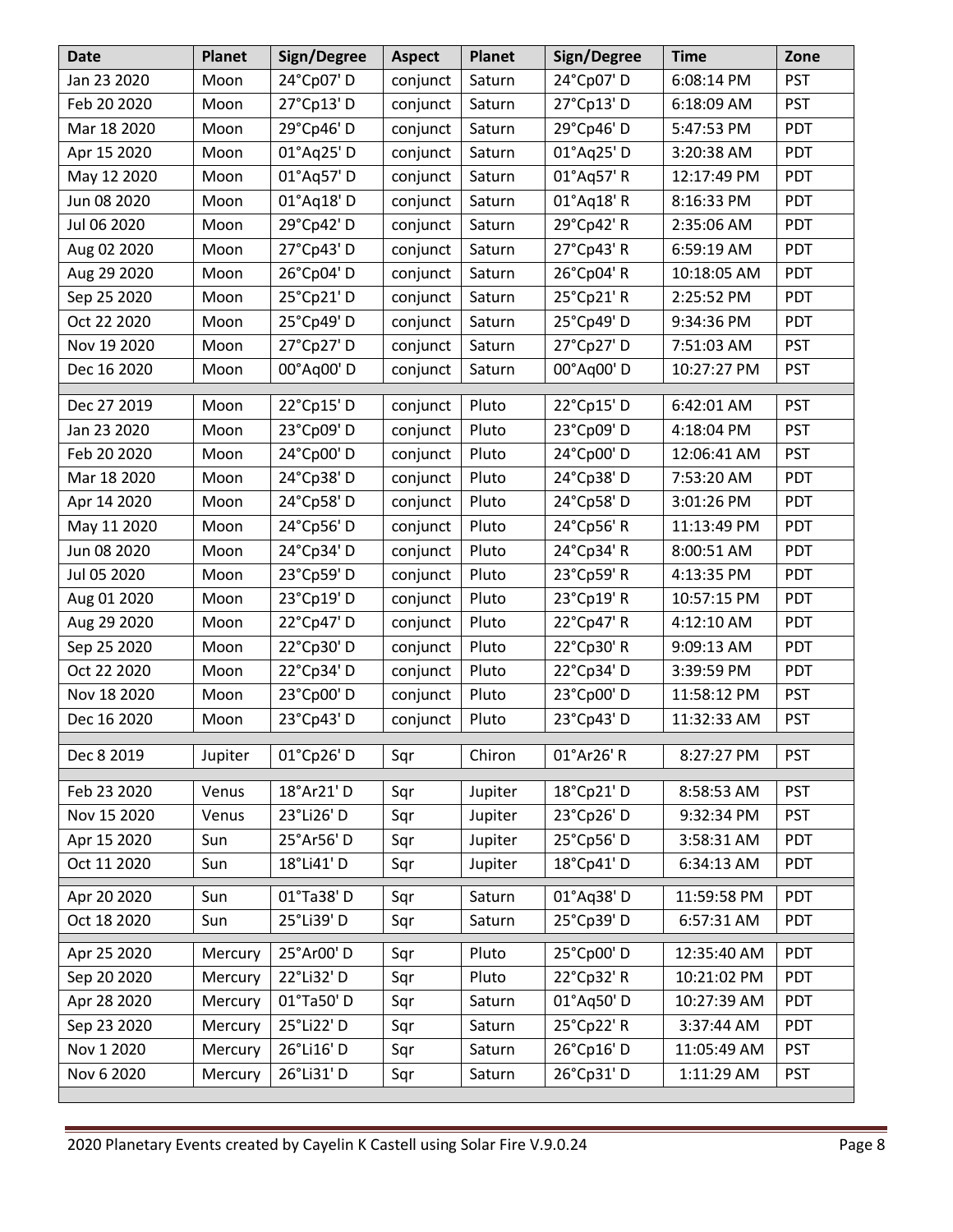| Jul 14 2020 | Sun     | 22°Cn20'D  | Opp | Jupiter | 22°Cp20'R  | 12:58:19 AM | <b>PDT</b> |
|-------------|---------|------------|-----|---------|------------|-------------|------------|
| Jul 15 2020 | Sun     | 23°Cn44'D  | Opp | Pluto   | 23°Cp44' R | 12:12:23 PM | PDT        |
| Jul 20 2020 | Sun     | 28°Cn38'D  | Opp | Saturn  | 28°Cp38'R  | 3:27:35 PM  | PDT        |
| Jul 30 2020 | Mercury | 20°Cn18'D  | Opp | Jupiter | 20°Cp18' R | 7:17:08 AM  | PDT        |
| Aug 1 2020  | Mercury | 23°Cn21'D  | Opp | Pluto   | 23°Cp21'R  | 3:52:08 AM  | <b>PDT</b> |
| Aug 3 2020  | Mercury | 27°Cn38'D  | Opp | Saturn  | 27°Cp38' R | 2:00:05 PM  | PDT        |
| Aug 4 2020  | Mars    | 19°Ar45' D | Sqr | Jupiter | 19°Cp45' R | 6:06:25 AM  | <b>PDT</b> |
| Oct 18 2020 | Mars    | 19°Ar27' R | Sqr | Jupiter | 19°Cp27' D | 10:37:23 PM | PDT        |
| Aug 13 2020 | Mars    | 23°Ar05'D  | Sqr | Pluto   | 23°Cp05'R  | 12:13:56 AM | <b>PDT</b> |
| Oct 9 2020  | Mars    | 22°Ar30' R | Sqr | Pluto   | 22°Cp30'D  | 6:09:05 AM  | PDT        |
| Dec 23 2020 | Mars    | 23°Ar55'D  | Sqr | Pluto   | 23°Cp55'D  | 6:52:53 AM  | <b>PST</b> |
| Aug 16 2020 | Venus   | 08°Cn54'D  | Sqr | Chiron  | 08°Ar54'R  | 4:58:37 PM  | PDT        |
| Aug 24 2020 | Mars    | 26°Ar19' D | Sqr | Saturn  | 26°Cp19' R | 11:19:19 AM | PDT        |
| Sep 29 2020 | Mars    | 25°Ar20' R | Sqr | Saturn  | 25°Cp20'D  | 2:49:20 PM  | PDT        |
|             |         | 17°Cn56'D  |     |         |            |             | PDT        |
| Aug 25 2020 | Venus   |            | Opp | Jupiter | 17°Cp56' R | 3:25:51 PM  |            |
| Aug 30 2020 | Venus   | 22°Cn46'D  | Opp | Pluto   | 22°Cp46' R | 6:30:37 AM  | <b>PDT</b> |
| Sep 2 2020  | Venus   | 25°Cn54'D  | Opp | Saturn  | 25°Cp54' R | 5:17:28 AM  | PDT        |
| Sep 10 2020 | Mercury | 08°Li00'D  | Opp | Chiron  | 08°Ar00' R | 3:23:34 PM  | PDT        |
| Sep 24 2020 | Mercury | 26°Li37' D | Opp | Mars    | 26°Ar37' R | 3:52:31 AM  | PDT        |
| Sep 29 2020 | Sun     | 07°Li09' D | Opp | Chiron  | 07°Ar09' R | 1:43:49 PM  | <b>PDT</b> |
| Oct 13 2020 | Sun     | 21°Li05'D  | Opp | Mars    | 21°Ar05' R | 4:25:46 PM  | PDT        |
| Nov 1 2020  | Venus   | 05°Li47' D | Opp | Chiron  | 05°Ar47' R | 11:55:06 AM | <b>PST</b> |
| Nov 9 2020  | Venus   | 15°Li22' D | Opp | Mars    | 15°Ar22' R | 8:08:17 AM  | <b>PST</b> |

## **2020 Planetary Events by Month**

| <b>January</b> |               |            |               |               |           |             |            |  |  |
|----------------|---------------|------------|---------------|---------------|-----------|-------------|------------|--|--|
| Jan 2 2020     | Mercury       | 07°Cp04'D  | Cnj           | Jupiter       | 07°Cp04'D | 8:41:25 AM  | <b>PST</b> |  |  |
| Jan 3 2020     | Mars          | 00°Sg00'D  | enters        | Sagittarius   | 00°Sg00'D | 1:37:20 AM  | <b>PST</b> |  |  |
| Jan 5 2020     | <b>Mars</b>   | 01°Sg41'D  | Tri           | Chiron        | 01°Ar41'D | 1:53:11 PM  | <b>PST</b> |  |  |
| Jan 6 2020     | Sun           | 16°Cp24'D  | Sxt           | Neptune       | 16°Pi24'D | 10:21:03 PM | <b>PST</b> |  |  |
| Jan 8 2020     | Mercury       | 16°Cp25'D  | Sxt           | Neptune       | 16°Pi25'D | 5:02:44 AM  | <b>PST</b> |  |  |
| Jan 10 2020    | Sun           | 19°Cp50'D  | Cnj           | Mercury       | 19°Cp50'D | 7:19:16 AM  | <b>PST</b> |  |  |
| Jan 10 2020    | Moon          | 20°Cn00'D  |               | Lunar Eclipse |           |             | <b>PST</b> |  |  |
| Jan 10 2020    | <b>Uranus</b> | 02°Ta39'D  | <b>Direct</b> |               |           | 5:47:53 PM  | <b>PST</b> |  |  |
| Jan 12 2020    | Mercury       | 22°Cp44'D  | Cnj           | Saturn        | 22°Cp44'D | 1:51:01 AM  | <b>PST</b> |  |  |
| Jan 12 2020    | Mercury       | 22°Cp46'D  | Cnj           | Pluto         | 22°Cp46'D | 2:13:35 AM  | <b>PST</b> |  |  |
| Jan 12 2020    | Saturn        | 22°Cp47'D  | Cnj           | Pluto         | 22°Cp47'D | 8:59:16 AM  | <b>PST</b> |  |  |
| Jan 13 2020    | Sun           | 22°Cp48'D  | Cnj           | Pluto         | 22°Cp48'D | 5:20:27 AM  | <b>PST</b> |  |  |
| Jan 13 2020    | Sun           | 22°Cp53'D  | Cnj           | Saturn        | 22°Cp53'D | 7:15:36 AM  | <b>PST</b> |  |  |
| Jan 13 2020    | <b>Venus</b>  | 00°Pi00'D  | enters        | <b>Pisces</b> | 00°Pi00'D | 10:38:53 AM | <b>PST</b> |  |  |
| Jan 15 2020    | Venus         | 02°Pi40'D  | Sxt           | Uranus        | 02°Ta40'D | 3:17:34 PM  | <b>PST</b> |  |  |
| Jan 16 2020    | Mercury       | 00°Aq00' D | enters        | Aquarius      | 00°Aq00'D | 10:30:43 AM | <b>PST</b> |  |  |

2020 Planetary Events created by Cayelin K Castell using Solar Fire V.9.0.24 Page 9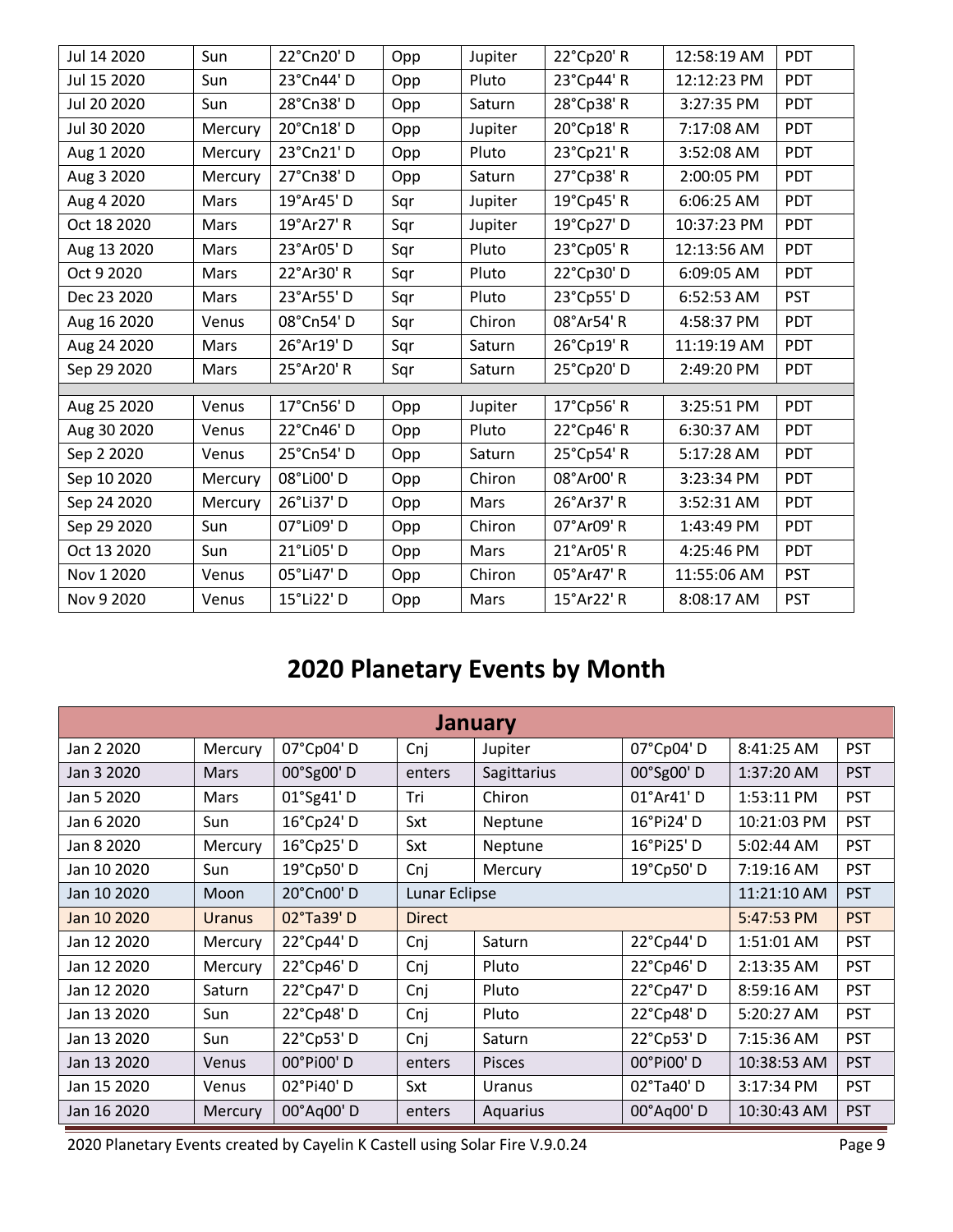| Jan 17 2020 | Mercury        | 02°Aq01'D  | Sxt           | Chiron          | 02°Ar01'D  | 3:08:05 PM  | <b>PST</b> |
|-------------|----------------|------------|---------------|-----------------|------------|-------------|------------|
| Jan 18 2020 | Mercury        | 02°Aq40'D  | Sqr           | Uranus          | 02°Ta40'D  | 12:31:44 AM | <b>PST</b> |
| Jan 20 2020 | Sun            | 00°Aq00' D | enters        | Aquarius        | 00°Aq00'D  | 6:54:33 AM  | <b>PST</b> |
| Jan 22 2020 | Sun            | 02°Aq10' D | Sxt           | Chiron          | 02°Ar10' D | 10:02:51 AM | <b>PST</b> |
| Jan 22 2020 | Sun            | 02°Aq43'D  | Sqr           | Uranus          | 02°Ta43'D  | 10:54:13 PM | <b>PST</b> |
| Jan 23 2020 | Venus          | 11°Pi48'D  | Sxt           | Jupiter         | 11°Cp48'D  | 5:07:06 AM  | <b>PST</b> |
| Jan 25 2020 | Mercury        | 15°Aq00'D  | Sxt           | Mars            | 15°Sg00'D  | 5:09:19 AM  | <b>PST</b> |
| Jan 26 2020 | Venus          | 16°Pi02'D  | Sqr           | Mars            | 16°Sg02' D | 5:36:56 PM  | <b>PST</b> |
| Jan 27 2020 | Venus          | 16°Pi57'D  | Cnj           | Neptune         | 16°Pi57' D | 12:00:13 PM | <b>PST</b> |
| Jan 28 2020 | Mars           | 16°Sg58'D  | Sqr           | Neptune         | 16°Pi58'D  | 2:34:08 AM  | <b>PST</b> |
|             |                |            |               | <b>February</b> |            |             |            |
| Feb 1 2020  | Venus          | 23°Pi27' D | Sxt           | Pluto           | 23°Cp27'D  | 11:06:55 PM | <b>PST</b> |
| Feb 3 2020  | Mercury        | 00°Pi00'D  | enters        | Pisces          | 00°Pi00'D  | 3:37:17 AM  | <b>PST</b> |
| Feb 3 2020  | Venus          | 25°Pi23'D  | Sxt           | Saturn          | 25°Cp23'D  | 2:01:19 PM  | <b>PST</b> |
| Feb 5 2020  | Mercury        | 02°Pi56'D  | Sxt           | Uranus          | 02°Ta56'D  | 1:42:51 AM  | <b>PST</b> |
| Feb 28 2020 | Mercury        | 03°Pi39' R | Sxt           | Uranus          | 03°Ta39' D | 7:12:45 PM  | <b>PST</b> |
| Feb 7 2020  | Venus          | 00°Ar00' D | enters        | Aries           | 00°Ar00'D  | 12:02:18 PM | <b>PST</b> |
| Feb 10 2020 | Venus          | 02°Ar56'D  | Cnj           | Chiron          | 02°Ar56'D  | 12:05:31 AM | <b>PST</b> |
| Feb 16 2020 | Mars           | 00°Cp00'D  | enters        | Capricorn       | 00°Cp00'D  | 3:32:54 AM  | <b>PST</b> |
| Feb 16 2020 | Mercury        | 12°Pi53' R | Retrograde    |                 |            | 4:53:53 PM  | <b>PST</b> |
| Feb 18 2020 | Sun            | 00°Pi00'D  | enters        | Pisces          | 00°Pi00'D  | 8:56:52 PM  | <b>PST</b> |
| Feb 20 2020 | Jupiter        | 17°Cp46'D  | Sxt           | Neptune         | 17°Pi46'D  | 7:56:08 AM  | <b>PST</b> |
| Feb 21 2020 | Mars           | 03°Cp22'D  | Tri           | Uranus          | 03°Ta22' D | 1:09:57 AM  | <b>PST</b> |
| Feb 21 2020 | Mars           | 03°Cp29'D  | Sqr           | Chiron          | 03°Ar29' D | 5:16:09 AM  | <b>PST</b> |
| Feb 22 2020 | Sun            | 03°Pi25'D  | Sxt           | Uranus          | 03°Ta25'D  | 6:12:54 AM  | <b>PST</b> |
| Feb 23 2020 | Venus          | 18°Ar21' D | Sqr           | Jupiter         | 18°Cp21'D  | 8:58:53 AM  | <b>PST</b> |
| Feb 24 2020 | Sun            | 05°Pi56'D  | Sxt           | Mars            | 05°Cp56'D  | 6:05:34 PM  | <b>PST</b> |
| Feb 25 2020 | Sun            | 06°Pi55'D  | Cnj           | Mercury         | 06°Pi55'R  | 5:44:36 PM  | <b>PST</b> |
| Feb 25 2020 | Mercury        | 06°Pi44'R  | Sxt           | Mars            | 06°Cp44'D  | 9:58:26 PM  | <b>PST</b> |
| Feb 28 2020 | Venus          | 24°Ar14' D | Sqr           | Pluto           | 24°Cp14'D  | 2:08:11 PM  | <b>PST</b> |
|             |                |            |               | <b>March</b>    |            |             |            |
| Mar 3 2020  | Venus          | 28°Ar25' D | Sqr           | Saturn          | 28°Cp25'D  | 8:44:17 AM  | <b>PST</b> |
| Mar 4 2020  | Mercury        | 00°Pi00'R  | enters        | Aquarius        | 00°Pi00'D  | 3:07:27 AM  | <b>PST</b> |
| Mar 4 2020  | Mercury        | 29°Aq44' R | Sxt           | Venus           | 29°Ar44' D | 1:24:07 PM  | <b>PST</b> |
| Mar 4 2020  | Venus          | 00°Ta00'D  | enters        | Taurus          | 00°Ta00'D  | 7:07:05 PM  | <b>PST</b> |
| Mar 8 2020  | Sun            | 18°Pi24' D | Cnj           | Neptune         | 18°Pi24' D | 5:22:53 AM  | PDT        |
| Mar 8 2020  | Venus          | 04°Ta01'D  | Cnj           | Uranus          | 04°Ta01'D  | 12:37:51 PM | PDT        |
| Mar 9 2020  | <b>Mercury</b> | 28°Aq13'D  | <b>Direct</b> |                 |            | 8:48:27 PM  | PDT        |
| Mar 11 2020 | Sun            | 21°Pi24' D | Sxt           | Jupiter         | 21°Cp24'D  | 5:26:53 AM  | PDT        |
| Mar 14 2020 | Mars           | 18°Cp37'D  | Sxt           | Neptune         | 18°Pi37'D  | 3:31:43 AM  | PDT        |
| Mar 14 2020 | Sun            | 24°Pi34'D  | Sxt           | Pluto           | 24°Cp34'D  | 9:46:43 AM  | PDT        |
| Mar 16 2020 | Mercury        | 00°Pi00'D  | enters        | Pisces          | 00°Pi00'D  | 12:42:23 AM | <b>PDT</b> |
| Mar 19 2020 | Sun            | 29°Pi50'D  | Sxt           | Saturn          | 29°Cp50'D  | 4:49:32 PM  | PDT        |
| Mar 19 2020 | Sun            | 00°Ar00' D | enters        | Aries           | 00°Ar00'D  | 8:49:29 PM  | <b>PDT</b> |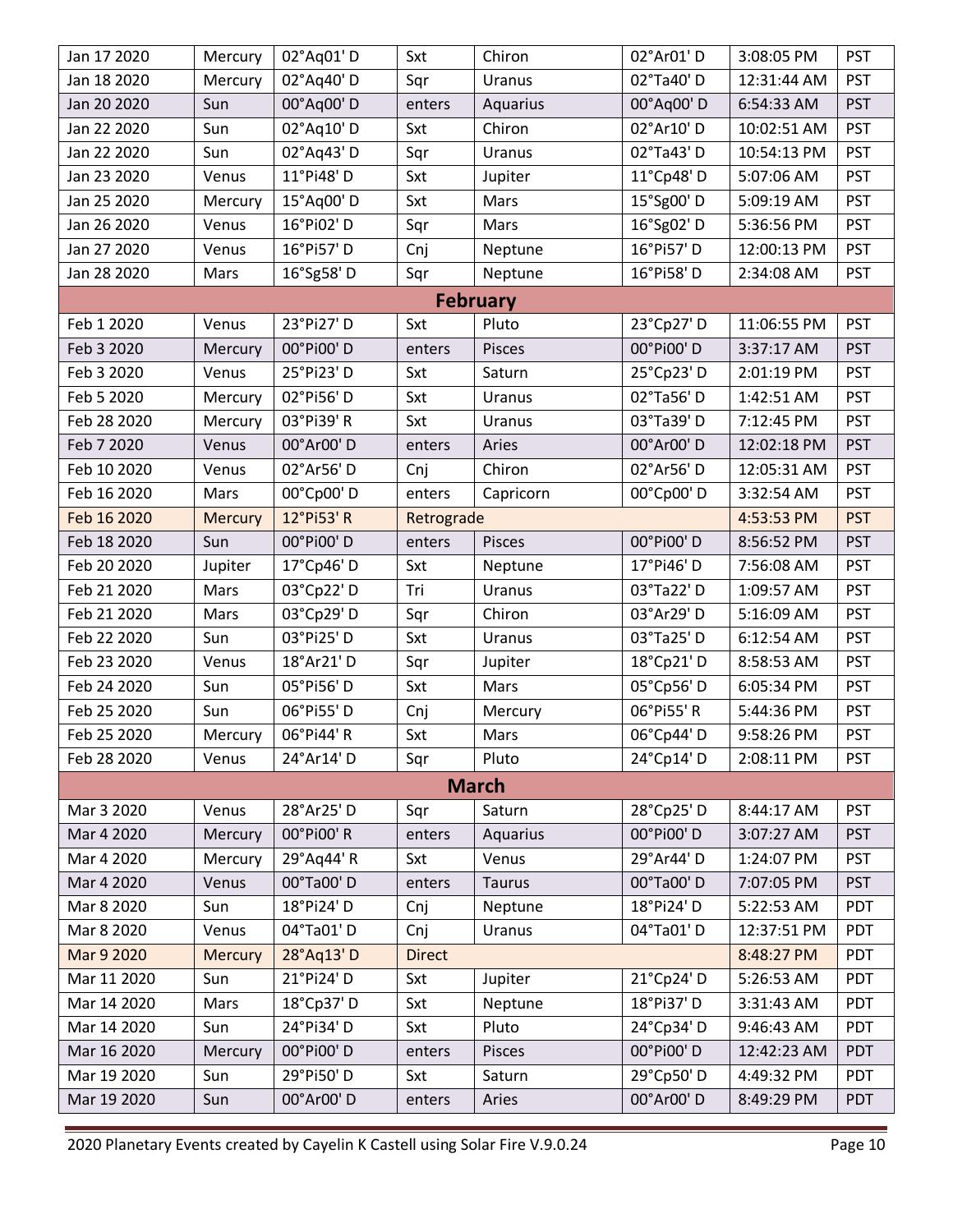| Mar 20 2020 | Mars    | 22°Cp49'D  | Cnj           | Jupiter      |          |  | 22°Cp49'D  | 4:34:38 AM  | PDT        |
|-------------|---------|------------|---------------|--------------|----------|--|------------|-------------|------------|
| Mar 21 2020 | Saturn  | 00°Aq00' D | enters        |              | Aquarius |  | 00°Aq00' D | 8:58:20 PM  | PDT        |
| Mar 22 2020 | Mercury | 04°Pi40'D  | Sxt           |              | Uranus   |  | 04°Ta40'D  | 6:18:43 AM  | PDT        |
| Mar 22 2020 | Venus   | 18°Ta57' D | Sxt           |              | Neptune  |  | 18°Pi57'D  | 8:07:56 PM  | PDT        |
| Mar 22 2020 | Mars    | 24°Cp43'D  | Cnj           |              | Pluto    |  | 24°Cp43'D  | 10:20:22 PM | PDT        |
| Mar 25 2020 | Sun     | 05°Ar22' D | Cnj           | Chiron       |          |  | 05°Ar22' D | 6:27:03 AM  | <b>PDT</b> |
| Mar 27 2020 | Venus   | 23°Ta54'D  | Tri           | Jupiter      |          |  | 23°Cp54'D  | 9:23:57 PM  | PDT        |
| Mar 28 2020 | Venus   | 24°Ta48'D  | Tri           | Pluto        |          |  | 24°Cp48'D  | 7:57:06 PM  | PDT        |
| Mar 30 2020 | Mars    | 00°Aq00'D  | enters        |              | Aquarius |  | 00°Aq00'D  | 12:43:05 PM | PDT        |
| Mar 31 2020 | Mars    | 00°Aq40' D | Cnj           | Saturn       |          |  | 00°Aq40' D | 11:31:08 AM | PDT        |
|             |         |            |               | <b>April</b> |          |  |            |             |            |
| Apr 3 2020  | Venus   | 00°Ge00'D  | enters        | Gemini       |          |  | 00°Ge00'D  | 10:10:27 AM | <b>PDT</b> |
| Apr 3 2020  | Mercury | 19°Pi23' D | Cnj           |              | Neptune  |  | 19°Pi23' D | 6:14:25 PM  | PDT        |
| Apr 4 2020  | Venus   | 00°Ge54'D  | Tri           | Saturn       |          |  | 00°Aq54'D  | 10:09:21 AM | <b>PDT</b> |
| Apr 4 2020  | Jupiter | 24°Cp53'D  | Cnj           | Pluto        |          |  | 24°Cp53'D  | 7:44:46 PM  | PDT        |
| Apr 7 2020  | Mars    | 05°Aq32' D | Sqr           | Uranus       |          |  | 05°Ta32' D | 11:50:20 AM | PDT        |
| Apr 7 2020  | Mercury | 24°Pi55'D  | Sxt           | Pluto        |          |  | 24°Cp55'D  | 2:27:37 PM  | PDT        |
| Apr 7 2020  | Mercury | 25°Pi13'D  | Sxt           |              | Jupiter  |  | 25°Cp13'D  | 7:19:58 PM  | PDT        |
| Apr 8 2020  | Mars    | 06°Aq11'D  | Sxt           | Chiron       |          |  | 06°Ar11' D | 10:23:37 AM | PDT        |
| Apr 10 2020 | Venus   | 06°Ge19'D  | Sxt           | Chiron       |          |  | 06°Ar19' D | 6:39:19 PM  | PDT        |
| Apr 10 2020 | Mercury | 00°Ar00' D | enters        | Aries        |          |  | 00°Ar00' D | 9:48:03 PM  | PDT        |
| Apr 11 2020 | Mercury | 01°Ar16' D | Sxt           | Saturn       |          |  | 01°Aq16' D | 4:57:49 PM  | PDT        |
| Apr 14 2020 | Sun     | 24°Ar58'D  | Sqr           | Pluto        |          |  | 24°Cp58'D  | 4:06:34 AM  | PDT        |
| Apr 14 2020 | Mercury | 06°Ar33'D  | Cnj           | Chiron       |          |  | 06°Ar33'D  | 10:02:00 PM | PDT        |
| Apr 15 2020 | Sun     | 25°Ar56'D  | Sqr           |              | Jupiter  |  | 25°Cp56'D  | 3:58:31 AM  | PDT        |
| Apr 17 2020 | Mercury | 11°Ar47' D | Sxt           |              | Venus    |  | 11°Ge47' D | 10:36:06 PM | <b>PDT</b> |
| Apr 18 2020 | Mercury | 13°Ar26' D | Sxt           | Mars         |          |  | 13°Aq26' D | 8:55:03 PM  | PDT        |
| Apr 19 2020 | Sun     | 00°Ta00'D  | Cnj           | Taurus       |          |  | 00°Ta00'D  | 7:45:21 AM  | PDT        |
| Apr 20 2020 | Sun     | 01°Ta38'D  | Sqr           | Saturn       |          |  | 01°Aq38'D  | 11:59:58 PM | PDT        |
| Apr 25 2020 | Mercury | 25°Ar00'D  | Sqr           | Pluto        |          |  | 25°Cp00'D  | 12:35:40 AM | PDT        |
| Apr 25 2020 | Pluto   | 25°Cp00'R  | Retrograde    |              |          |  |            | 11:54:00 AM | PDT        |
| Apr 25 2020 | Mercury | 26°Ar43'D  | Sqr           | Jupiter      |          |  | 26°Cp43'D  | 9:31:04 PM  | PDT        |
| Apr 26 2020 | Sun     | 06°Ta36'D  | Cnj           | Uranus       |          |  | 06°Ta36'D  | 2:00:50 AM  | PDT        |
| Apr 27 2020 | Mercury | 00°Ta00'D  | enters        | Taurus       |          |  | 00°Ta00'D  | 12:52:54 PM | PDT        |
| Apr 28 2020 | Mercury | 01°Ta50'D  | Sqr           | Saturn       |          |  | 01°Aq50' D | 10:27:39 AM | PDT        |
| Apr 30 2020 | Mercury | 06°Ta52'D  | Cnj           | Uranus       |          |  | 06°Ta52' D | 8:40:35 PM  | PDT        |
|             |         |            |               | <b>May</b>   |          |  |            |             |            |
| May 03 2020 | Venus   | 20°Ge18'D  | Sqr           |              | Neptune  |  | 20°Pi18'D  | 08:52:21 PM | <b>PDT</b> |
| May 04 2020 | N Node  | 29°Ge59'   | <b>Enters</b> |              | Gemini   |  |            | 10:48:16 PM | <b>PDT</b> |
| May 20 2020 | Venus   | 20°Ge40' R | Sqr           |              | Neptune  |  | 20°Pi40'D  | 04:02:27 PM | PDT        |
| May 04 2020 | Sun     | 14°Ta52' D | Cnj           |              | Mercury  |  | 14°Ta52' D | 02:41:21 PM | PDT        |
| May 07 2020 | Mercury | 20°Ta23' D | Sxt           |              | Neptune  |  | 20°Pi23'D  | 03:41:43 AM | PDT        |
| May 09 2020 | Mercury | 24°Ta57' D | Tri           |              | Pluto    |  | 24°Cp57' R | 06:17:07 AM | PDT        |
| May 10 2020 | Mercury | 27°Ta13'D  | Tri           |              | Jupiter  |  | 27°Cp13'D  | 07:35:42 AM | PDT        |
|             |         |            |               |              |          |  |            |             |            |

2020 Planetary Events created by Cayelin K Castell using Solar Fire V.9.0.24 Page 11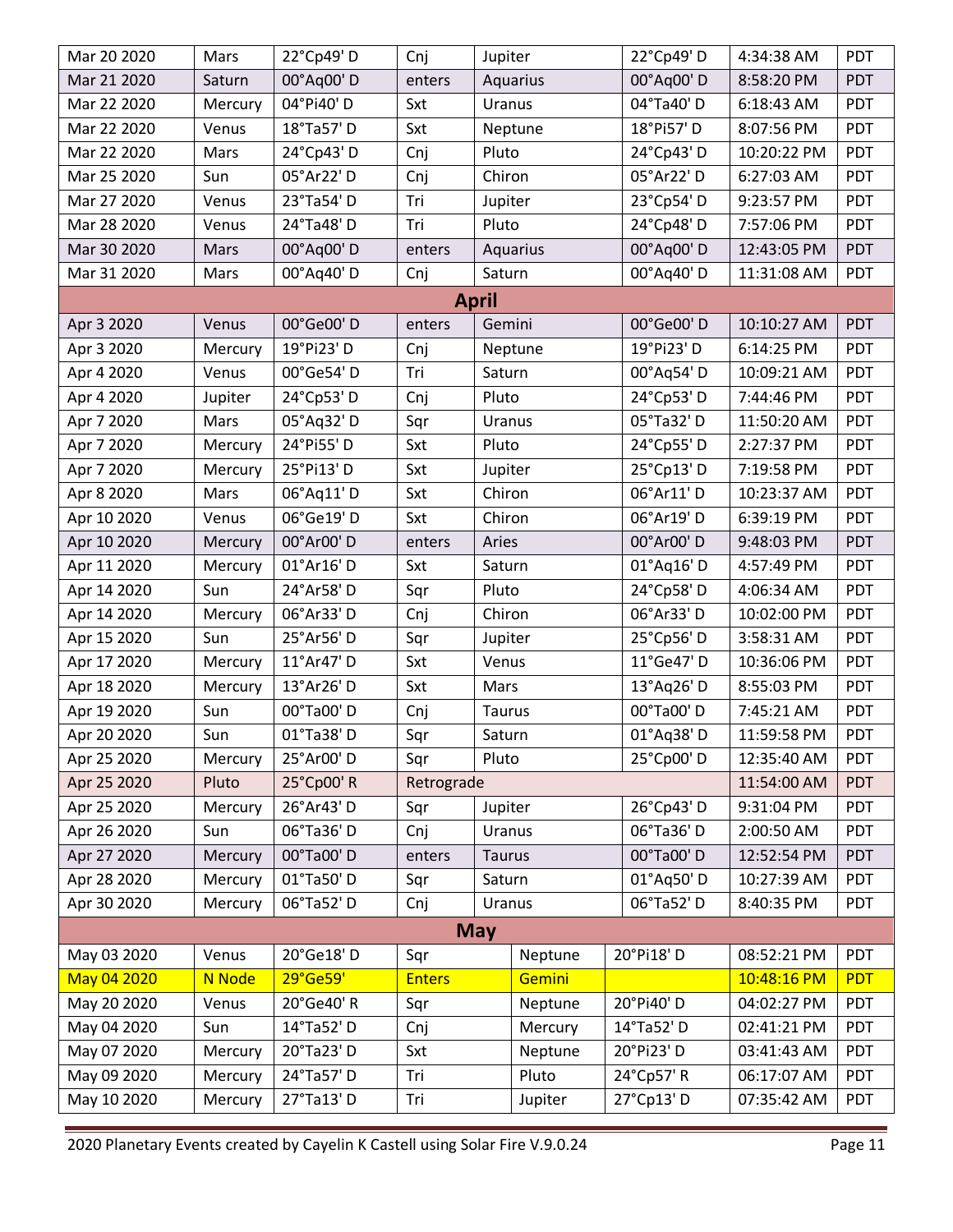| May 10 2020 | Sun     | 20°Ta27' D | Sxt                  |  | Neptune |  | 20°Pi27'D  | 9:15:54 AM  | PDT        |
|-------------|---------|------------|----------------------|--|---------|--|------------|-------------|------------|
| May 10 2020 | Saturn  | 01°Aq57' R | Retrograde           |  |         |  |            | 9:09:08 PM  | <b>PDT</b> |
| May 11 2020 | Mercury | 28°Ta43'D  | Sqr                  |  | Mars    |  | 28°Aq43'D  | 12:33:02 AM | PDT        |
| May 11 2020 | Mercury | 00°Ge00'D  | enters               |  | Gemini  |  | 00°Ge00'D  | 2:57:38 PM  | PDT        |
| May 12 2020 | Mercury | 01°Ge57'D  | Tri                  |  | Saturn  |  | 01°Aq57' R | 1:13:46 PM  | PDT        |
| May 12 2020 | Mars    | 00°Pi00'D  | enters               |  | Pisces  |  | 00°Pi00'D  | 9:17:06 PM  | PDT        |
| May 12 2020 | Venus   | 21°Ge50' R | Retrograde           |  |         |  |            | 11:44:59 PM | <b>PDT</b> |
| May 14 2020 | Jupiter | 27°Cp14' R | Retrograde           |  |         |  |            | 7:31:54 AM  | PDT        |
| May 14 2020 | Sun     | 24°Ta54' D | Tri                  |  | Pluto   |  | 24°Cp54' R | 11:49:13 PM | PDT        |
| May 15 2020 | Mercury | 08°Ge07' D | Sxt                  |  | Chiron  |  | 08°Ar07' D | 1:22:01 PM  | PDT        |
| May 17 2020 | Sun     | 27°Ta14' D | Tri                  |  | Jupiter |  | 27°Cp14'R  | 9:39:42 AM  | PDT        |
| May 20 2020 | Sun     | 00°Ge00'D  | enters               |  | Gemini  |  | 00°Ge00'D  | 6:49:09 AM  | PDT        |
| May 22 2020 | Mercury | 20°Ge12' D | Cnj                  |  | Venus   |  | 20°Ge12' R | 1:41:03 AM  | PDT        |
| May 22 2020 | Sun     | 01°Ge51'D  | Tri                  |  | Saturn  |  | 01°Aq51'R  | 5:01:56 AM  | PDT        |
| May 22 2020 | Mercury | 20°Ge42'D  | Sqr                  |  | Neptune |  | 20°Pi42'D  | 8:42:41 AM  | PDT        |
| May 24 2020 | Mars    | 08°Pi13'D  | Sxt                  |  | Uranus  |  | 08°Ta13'D  | 11:48:00 PM | PDT        |
| May 28 2020 | Mercury | 00°Cn00'D  | enters               |  | Cancer  |  | 00°Cn00'D  | 11:09:12 AM | PDT        |
| May 29 2020 | Sun     | 08°Ge39'D  | Sxt                  |  | Chiron  |  | 08°Ar39' D | 6:56:56 AM  | PDT        |
| June        |         |            |                      |  |         |  |            |             |            |
| Jun 2 2020  | Venus   | 14°Ge02' R | Sqr                  |  | Mars    |  | 14°Pi02' D | 5:40:46 PM  | PDT        |
| Jun 3 2020  | Sun     | 13°Ge36' D | Cnj                  |  | Venus   |  | 13°Ge36' R | 10:43:29 AM | PDT        |
| Jun 5 2020  | Mercury | 08°Cn47'D  | Sxt                  |  | Uranus  |  | 08°Ta47'D  | 4:04:30 AM  | PDT        |
| Jun 30 2020 | Mercury | 09°Cn52' R | Sxt                  |  | Uranus  |  | 09°Ta52' D | 3:12:21 PM  | PDT        |
| Jun 5 2020  | Mercury | 08°Cn53'D  | Sqr                  |  | Chiron  |  | 08°Ar53'D  | 6:40:24 AM  | PDT        |
| Jun 5 2020  | Moon    | 15°Sg34' D | Lunar Eclipse        |  |         |  |            | 12:12:14 PM | PDT        |
| Jun 6 2020  | Sun     | 16°Ge31'D  | Sqr                  |  | Mars    |  | 16°Pi31' D | 12:10:49 PM | PDT        |
| Jun 11 2020 | Sun     | 20°Ge55'D  | Sqr                  |  | Neptune |  | 20°Pi55'D  | 2:37:19 AM  | PDT        |
| Jun 11 2020 | Venus   | 09°Ge03' R | Sxt                  |  | Chirion |  | 09°Ar03' D | 3:49:29 AM  | PDT        |
| Jun 13 2020 | Mars    | 20°Pi56'D  | Cnj                  |  | Neptune |  | 20°Pi56'D  | 7:12:58 AM  | PDT        |
| Jun 17 2020 | Mercury | 14°Cn46'R  | Retrograde           |  |         |  |            | 9:58:44 PM  | <b>PDT</b> |
| Jun 18 2020 | Mars    | 24°Pi22' D | Sxt                  |  | Pluto   |  | 24°Cp22' R | 4:08:13 PM  | PDT        |
| Jun 20 2020 | Mars    | 25°Pi13'D  | Sxt                  |  | Jupiter |  | 25°Cp13'R  | 12:56:00 AM | PDT        |
| Jun 20 2020 | Sun     | 00°Cn00'D  | enters               |  | Cancer  |  | 00°Cn00'D  | 2:43:33 PM  | <b>PDT</b> |
| Jun 20 2020 | Sun     | 00°Cn21'D  | <b>Solar Eclipse</b> |  |         |  |            | 11:41:18 PM | <b>PDT</b> |
| Jun 22 2020 | Neptune | 20°Pi58'R  | Retrograde           |  |         |  |            | 9:32:02 PM  | <b>PDT</b> |
| Jun 24 2020 | Venus   | 05°Ge20'D  | <b>Direct</b>        |  |         |  |            | 11:48:02 PM | <b>PDT</b> |
| Jun 27 2020 | Mars    | 00°Ar00' D | enters               |  | Aries   |  | 00°Ar00' D | 6:45:02 PM  | PDT        |
| Jun 28 2020 | Mars    | 00°Ar14' D | Sxt                  |  | Saturn  |  | 00°Aq14'R  | 3:58:35 AM  | PDT        |
| Jun 29 2020 | Jupiter | 24°Cp07' R | Cnj                  |  | Pluto   |  | 24°Cp07' R | 10:46:13 PM | PDT        |
| Jun 30 2020 | Sun     | 09°Cn23'D  | Sqr                  |  | Chiron  |  | 09°Ar23' D | 10:48:25 AM | PDT        |
| Jun 30 2020 | Sun     | 09°Cn45'D  | Cnj                  |  | Mercury |  | 09°Cn45' R | 7:52:28 PM  | PDT        |
| Jun 30 2020 | Sun     | 09°Cn52'D  | Sxt                  |  | Uranus  |  | 09°Ta52'D  | 11:06:52 PM | PDT        |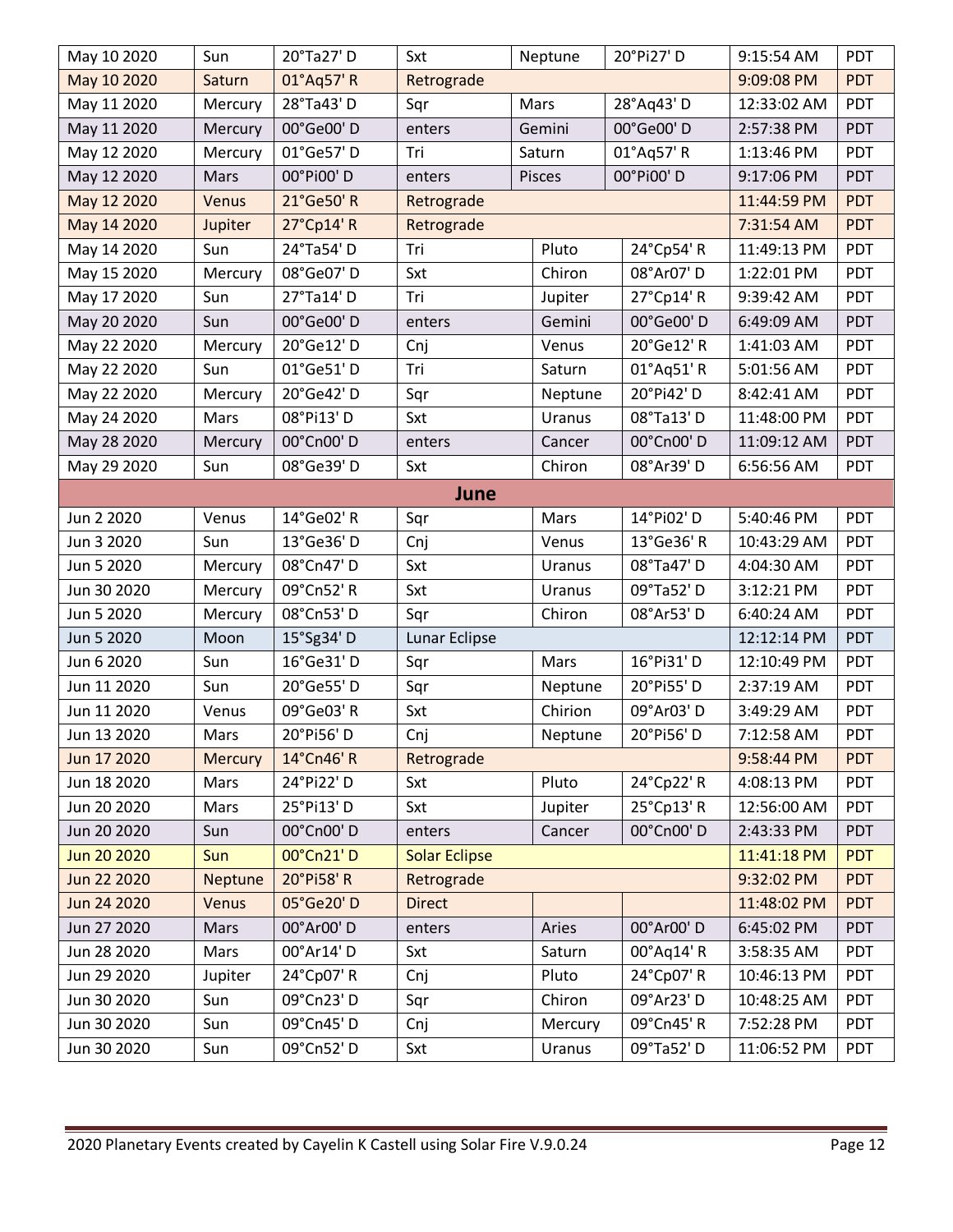| July        |                |            |               |               |            |             |            |  |  |  |
|-------------|----------------|------------|---------------|---------------|------------|-------------|------------|--|--|--|
| Jul 1 2020  | Mercury        | 09°Cn24' R | Sqr           | Chiron        | 09°Ar24' D | 9:55:44 AM  | <b>PDT</b> |  |  |  |
| Jul 21 2020 | Mercury        | 09°Cn24'D  | Sqr           | Chiron        | 09°Ar24' R | 8:51:00 AM  | PDT        |  |  |  |
| Jul 1 2020  | Saturn         | 00°Aq00' R | enters        | Capricorn     | 00°Aq00'D  | 4:36:53 PM  | <b>PDT</b> |  |  |  |
| Jul 4 2020  | Moon           | 13°Cp38'D  | Lunar Eclipse |               |            | 9:44:16 PM  | PDT        |  |  |  |
| Jul 8 2020  | Mercury        | 06°Cn07' R | Sqr           | Mars          | 06°Ar07' D | 3:41:27 AM  | PDT        |  |  |  |
| Jul 27 2020 | Mercury        | 16°Cn21'D  | Sqr           | Mars          | 16°Ar21' D | 2:45:45 PM  | PDT        |  |  |  |
| Jul 10 2020 | Venus          | 09°Ge26' D | Sxt           | Chiron        | 09°Ar26' D | 11:36:37 AM | PDT        |  |  |  |
| Jul 11 2020 | Chiron         | 09°Ar26' R | Retrograde    |               |            | 2:08:42 PM  | <b>PDT</b> |  |  |  |
| Jul 12 2020 | <b>Mercury</b> | 05°Cn30'D  | <b>Direct</b> |               |            | 1:26:14 AM  | <b>PDT</b> |  |  |  |
| Jul 12 2020 | Sun            | 20°Cn51'D  | Tri           | Neptune       | 20°Pi51'R  | 11:42:53 AM | PDT        |  |  |  |
| Jul 14 2020 | Sun            | 22°Cn20'D  | Opp           | Jupiter       | 22°Cp20' R | 12:58:19 AM | PDT        |  |  |  |
| Jul 14 2020 | Mars           | 09°Ar26' D | Cnj           | Chiron        | 09°Ar26' R | 2:07:27 AM  | PDT        |  |  |  |
| Jul 15 2020 | Sun            | 23°Cn44'D  | Opp           | Pluto         | 23°Cp44' R | 12:12:23 PM | PDT        |  |  |  |
| Jul 20 2020 | Sun            | 28°Cn38'D  | Opp           | Saturn        | 28°Cp38' R | 3:27:35 PM  | PDT        |  |  |  |
| Jul 22 2020 | Sun            | 00°Le00'D  | Cnj           | Leo           | 00°Le00'D  | 1:36:44 AM  | PDT        |  |  |  |
| Jul 22 2020 | Mercury        | 10°Cn28'D  | Sxt           | Uranus        | 10°Ta28' D | 1:25:02 PM  | PDT        |  |  |  |
| Jul 27 2020 | Jupiter        | 20°Cp39' R | Sxt           | Neptune       | 20°Pi39' R | 9:06:54 AM  | PDT        |  |  |  |
| Jul 27 2020 | Venus          | 20°Ge39'D  | Sqr           | Neptune       | 20°Pi39'R  | 10:47:36 AM | PDT        |  |  |  |
| Jul 30 2020 | Mercury        | 20°Cn18'D  | Opp           | Jupiter       | 20°Cp18' R | 7:17:08 AM  | PDT        |  |  |  |
| Jul 30 2020 | Mercury        | 20°Cn36'D  | Tri           | Neptune       | 20°Pi36' R | 11:44:28 AM | <b>PDT</b> |  |  |  |
| Jul 31 2020 | Sun            | 09°Le16' D | Tri           | Chiron        | 09°Ar16' R | 6:14:50 PM  | PDT        |  |  |  |
|             |                |            |               | <b>August</b> |            |             |            |  |  |  |
| Aug 1 2020  | Mercury        | 23°Cn21'D  | Opp           | Pluto         | 23°Cp21' R | 3:52:07 AM  | PDT        |  |  |  |
| Aug 2 2020  | Sun            | 10°Le37' D | Sqr           | Uranus        | 10°Ta37' D | 4:18:51 AM  | PDT        |  |  |  |
| Aug 3 2020  | Mercury        | 27°Cn38'D  | Opp           | Saturn        | 27°Cp38'R  | 2:00:05 PM  | PDT        |  |  |  |
| Aug 4 2020  | Mars           | 19°Ar45' D | Sqr           | Jupiter       | 19°Cp45' R | 6:06:25 AM  | PDT        |  |  |  |
| Aug 4 2020  | Mercury        | 00°Le00'D  | Cnj           | Leo           | 00°Le00'D  | 8:31:52 PM  | PDT        |  |  |  |
| Aug 7 2020  | Venus          | 00°Cn00'D  | Cnj           | Cancer        | 00°Cn00' D | 8:21:04 AM  | <b>PDT</b> |  |  |  |
| Aug 9 2020  | Mercury        | 09°Le05'D  | Tri           | Chiron        | 09°Ar05' R | 11:02:22 AM | <b>PDT</b> |  |  |  |
| Aug 10 2020 | Mercury        | 10°Le41'D  | Sqr           | Uranus        | 10°Ta41' D | 5:51:35 AM  | <b>PDT</b> |  |  |  |
| Aug 13 2020 | Mars           | 23°Ar05'D  | Sqr           | Pluto         | 23°Cp05' R | 12:13:56 AM | PDT        |  |  |  |
| Aug 15 2020 | <b>Uranus</b>  | 10°Ta42' R | Retrograde    |               |            | 7:26:23 AM  | <b>PDT</b> |  |  |  |
| Aug 16 2020 | Sun            | 24°Le09'D  | Tri           | Mars          | 24°Ar09' D | 7:01:36 AM  | <b>PDT</b> |  |  |  |
| Aug 16 2020 | Venus          | 08°Cn54'D  | Sqr           | Chiron        | 08°Ar54'R  | 4:58:37 PM  | PDT        |  |  |  |
| Aug 16 2020 | Mercury        | 24°Le21'D  | Tri           | Mars          | 24°Ar21' D | 10:28:57 PM | <b>PDT</b> |  |  |  |
| Aug 17 2020 | Sun            | 25°Le10'D  | Cnj           | Mercury       | 25°Le10'D  | 8:07:10 AM  | PDT        |  |  |  |
| Aug 18 2020 | Venus          | 10°Cn41' D | Sxt           | Uranus        | 10°Ta41' R | 12:27:44 PM | PDT        |  |  |  |
| Aug 19 2020 | Mercury        | 00°Vi00'D  | enters        | Virgo         | 00°Vi00'D  | 6:29:39 PM  | PDT        |  |  |  |
| Aug 22 2020 | Sun            | 00°Vi00'D  | enters        | Virgo         | 00°Vi00'D  | 8:44:48 AM  | PDT        |  |  |  |
| Aug 24 2020 | Mars           | 26°Ar19' D | Sqr           | Saturn        | 26°Cp19'R  | 11:19:20 AM | <b>PDT</b> |  |  |  |
| Aug 25 2020 | Mercury        | 10°Vi39'D  | Tri           | Uranus        | 10°Ta39' R | 8:17:42 AM  | PDT        |  |  |  |
| Aug 25 2020 | Venus          | 17°Cn56'D  | Opp           | Jupiter       | 17°Cp56'R  | 3:25:51 PM  | PDT        |  |  |  |
| Aug 27 2020 | Venus          | 19°Cn57'D  | Tri           | Neptune       | 19°Pi57' R | 2:12:21 PM  | PDT        |  |  |  |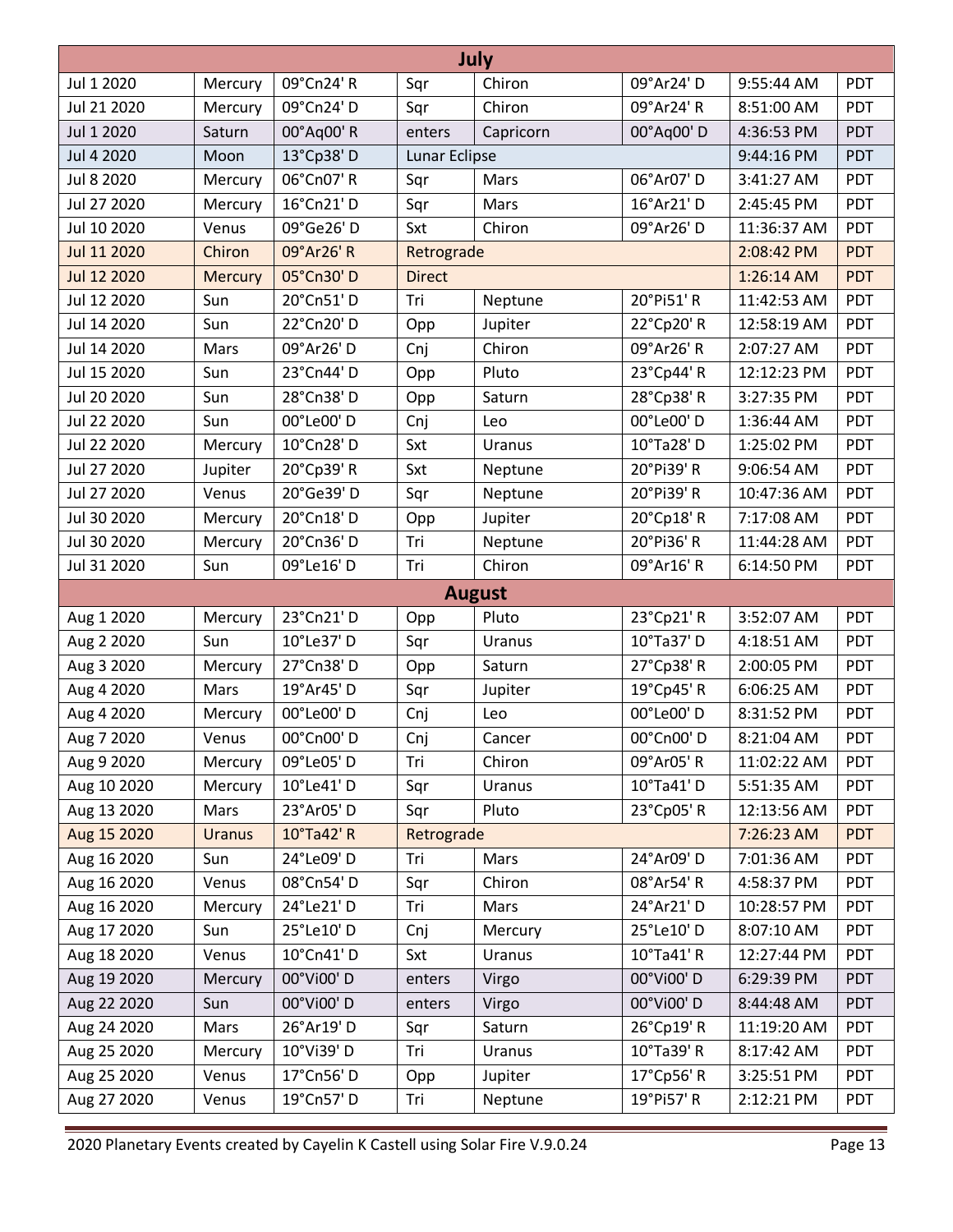| Aug 29 2020 | Mercury     | 17°Vi44' D | Tri           | Jupiter          | 17°Cp44' R | 6:27:38 AM  | <b>PDT</b> |
|-------------|-------------|------------|---------------|------------------|------------|-------------|------------|
| Aug 30 2020 | Venus       | 22°Cn46'D  | Opp           | Pluto            | 22°Cp46' R | 6:30:37 AM  | PDT        |
| Aug 30 2020 | Mercury     | 19°Vi53'D  | Opp           | Neptune          | 19°Pi53' R | 11:43:41 AM | PDT        |
|             |             |            |               | <b>September</b> |            |             |            |
| Sep 1 2020  | Mercury     | 22°Vi44'D  | Tri           | Pluto            | 22°Cp44' R | 3:41:51 AM  | PDT        |
| Sep 2 2020  | Venus       | 25°Cn54'D  | Opp           | Saturn           | 25°Cp54' R | 5:17:28 AM  | PDT        |
| Sep 2 2020  | Sun         | 10°Vi34'D  | Tri           | Uranus           | 10°Ta34' R | 7:08:53 AM  | PDT        |
| Sep 3 2020  | Mercury     | 25°Vi53'D  | Tri           | Saturn           | 25°Cp53' R | 12:22:22 AM | PDT        |
| Sep 4 2020  | Venus       | 27°Cn55'D  | Sqr           | Mars             | 27°Ar55'D  | 2:12:02 AM  | PDT        |
| Sep 4 2020  | Mercury     | 28°Vi26'D  | Sxt           | Venus            | 28°Cn26'D  | 1:31:43 PM  | PDT        |
| Sep 5 2020  | Mercury     | 00°Li00'D  | enters        | Libra            | 00°Li00' D | 12:46:07 PM | PDT        |
| Sep 6 2020  | Venus       | 00°Le00'D  | enters        | Leo              | 00°Le00'D  | 12:21:29 AM | PDT        |
| Sep 9 2020  | Sun         | 17°Vi25'D  | Tri           | Jupiter          | 17°Cp25' R | 9:03:50 AM  | PDT        |
| Sep 9 2020  | <b>Mars</b> | 28°Ar09' R | Retrograde    |                  |            | 3:22:13 PM  | <b>PDT</b> |
| Sep 10 2020 | Mercury     | 08°Li00'D  | Opp           | Chiron           | 08°Ar00' R | 3:23:35 PM  | PDT        |
| Sep 11 2020 | Sun         | 19°Vi33'D  | Opp           | Neptune          | 19°Pi33' R | 1:25:33 PM  | PDT        |
| Sep 12 2020 | Jupiter     | 17°Cp24'D  | <b>Direct</b> |                  |            | 5:40:38 PM  | <b>PDT</b> |
| Sep 13 2020 | Venus       | 07°Le53'D  | Tri           | Chiron           | 07°Ar53' R | 4:24:56 AM  | PDT        |
| Sep 14 2020 | Sun         | 22°Vi35'D  | Tri           | Pluto            | 22°Cp35'R  | 4:08:59 PM  | PDT        |
| Sep 15 2020 | Venus       | 10°Le18'D  | Sqr           | Uranus           | 10°Ta18' R | 8:29:12 AM  | PDT        |
| Sep 17 2020 | Mercury     | 17°Li26' D | Sqr           | Jupiter          | 17°Cp26'D  | 3:34:17 AM  | <b>PDT</b> |
| Sep 17 2020 | Sun         | 25°Vi27' D | Tri           | Saturn           | 25°Cp27' R | 2:36:10 PM  | PDT        |
| Sep 20 2020 | Mercury     | 22°Li32' D | Sqr           | Pluto            | 22°Cp32' R | 10:21:02 PM | PDT        |
| Sep 22 2020 | Sun         | 00°Li00'D  | enters        | Libra            | 00°Li00'D  | 6:30:31 AM  | PDT        |
| Sep 23 2020 | Mercury     | 25°Li22' D | Sqr           | Saturn           | 25°Cp22' R | 3:37:44 AM  | <b>PDT</b> |
| Sep 24 2020 | Mercury     | 26°Li37' D | Opp           | Mars             | 26°Ar37' R | 3:52:31 AM  | PDT        |
| Sep 27 2020 | Mercury     | 00°Sc00'D  | enters        | Scorpio          | 00°Sc00' D | 12:40:31 AM | PDT        |
| Sep 28 2020 | Venus       | 25°Le34'D  | Tri           | Mars             | 25°Ar34' R | 6:01:07 PM  | PDT        |
| Sep 28 2020 | Saturn      | 25°Cp20'D  | <b>Direct</b> |                  |            | 10:11:13 PM | <b>PDT</b> |
| Sep 29 2020 | Sun         | 07°Li09' D | Opp           | Chiron           | 07°Ar09' R | 1:43:49 PM  | PDT        |
| Sep 29 2020 | Mars        | 25°Ar20' R | Sqr           | Saturn           | 25°Cp20'D  | 2:49:21 PM  | PDT        |
|             |             |            |               | <b>October</b>   |            |             |            |
| Oct 2 2020  | Venus       | 00°Vi00'D  | enters        | Virgo            | 00°Vi00'D  | 1:47:43 PM  | PDT        |
| Oct 4 2020  | Pluto       | 22°Cp29'D  | <b>Direct</b> |                  |            | 6:32:22 AM  | <b>PDT</b> |
| Oct 7 2020  | Mercury     | 09°Sc37' D | Opp           | Uranus           | 09°Ta37' R | 1:55:14 PM  | PDT        |
| Oct 19 2020 | Mercury     | 09°Sc09' R | Opp           | Uranus           | 09°Ta09' R | 7:53:25 PM  | PDT        |
| Oct 9 2020  | Mars        | 22°Ar30' R | Sqr           | Pluto            | 22°Cp30'D  | 6:09:05 AM  | PDT        |
| Oct 10 2020 | Venus       | 09°Vi31'D  | Tri           | Uranus           | 09°Ta31' R | 4:08:14 PM  | PDT        |
| Oct 11 2020 | Sun         | 18°Li41' D | Sqr           | Jupiter          | 18°Cp41'D  | 6:34:13 AM  | PDT        |
| Oct 12 2020 | Jupiter     | 18°Cp45'D  | Sxt           | Neptune          | 18°Pi45'R  | 12:05:58 AM | PDT        |
| Oct 12 2020 | Mercury     | 11°Sc34' D | Sxt           | Venus            | 11°Vi34' D | 9:38:26 AM  | PDT        |
| Oct 13 2020 | Sun         | 21°Li05'D  | Opp           | Mars             | 21°Ar05' R | 4:25:46 PM  | PDT        |
| Oct 13 2020 | Mercury     | 11°Sc40' R | Retrograde    |                  |            | 6:04:51 PM  | <b>PDT</b> |
| Oct 15 2020 | Sun         | 22°Li31'D  | Sqr           | Pluto            | 22°Cp31'D  | 3:14:42 AM  | PDT        |

2020 Planetary Events created by Cayelin K Castell using Solar Fire V.9.0.24 Page 14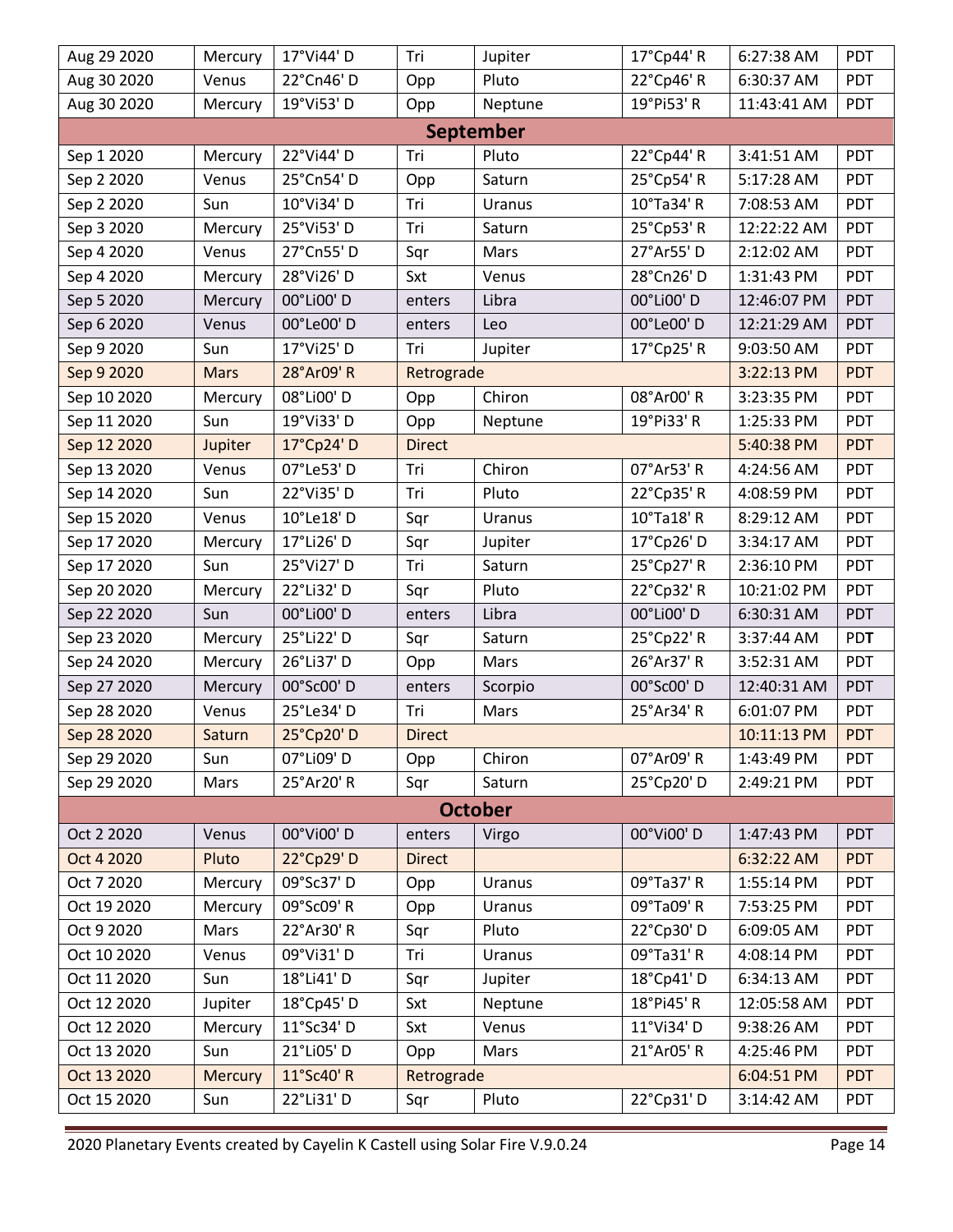| Oct 18 2020 | Sun            | 25°Li39' D | Sqr           | Saturn          | 25°Cp39'D  | 6:57:31 AM  | <b>PDT</b> |
|-------------|----------------|------------|---------------|-----------------|------------|-------------|------------|
| Oct 18 2020 | Venus          | 18°Vi37'D  | Opp           | Neptune         | 18°Pi37' R | 7:48:35 AM  | PDT        |
| Oct 18 2020 | Mars           | 19°Ar27' R | Sqr           | Jupiter         | 19°Cp27' D | 10:37:23 PM | PDT        |
| Oct 19 2020 | Venus          | 19°Vi27' D | Tri           | Jupiter         | 19°Cp27' D | 12:35:04 AM | PDT        |
| Oct 21 2020 | Venus          | 22°Vi34'D  | Tri           | Pluto           | 22°Cp34'D  | 2:41:48 PM  | PDT        |
| Oct 22 2020 | Sun            | 00°Sc00'D  | Cnj           | Scorpio         | 00°Sc00' D | 3:59:24 PM  | PDT        |
| Oct 24 2020 | Venus          | 25°Vi52'D  | Tri           | Saturn          | 25°Cp52'D  | 8:40:23 AM  | PDT        |
| Oct 25 2020 | Sun            | 02°Sc48'D  | Cnj           | Mercury         | 02°Sc48' R | 11:22:56 AM | PDT        |
| Oct 27 2020 | Mercury        | 00°Sc00' R | enters        | Libra           | 00°Sc00' D | 6:33:12 PM  | PDT        |
| Oct 27 2020 | Venus          | 00°Li00' D | enters        | Libra           | 00°Li00'D  | 6:40:57 PM  | PDT        |
| Oct 31 2020 | Sun            | 08°Sc41'D  | Opp           | Uranus          | 08°Ta41'R  | 8:53:01 AM  | PDT        |
|             |                |            |               | <b>November</b> |            |             |            |
| Nov 1 2020  | Mercury        | 26°Li16' R | Sqr           | Saturn          | 26°Cp16'D  | 11:05:49 AM | <b>PST</b> |
| Nov 6 2020  | Mercury        | 26°Li31'D  | Sqr           | Saturn          | 26°Cp31'D  | 1:11:29 AM  | <b>PST</b> |
| Nov 1 2020  | Venus          | 05°Li47' D | Opp           | Chiron          | 05°Ar47' R | 11:55:06 AM | <b>PST</b> |
| Nov 3 2020  | <b>Mercury</b> | 25°Li54'D  | <b>Direct</b> |                 |            | 9:49:34 AM  | <b>PST</b> |
| Nov 9 2020  | Venus          | 15°Li22' D | Opp           | Mars            | 15°Ar22' R | 8:08:17 AM  | <b>PST</b> |
| Nov 9 2020  | Sun            | 18°Sc16' D | Tri           | Neptune         | 18°Pi16' R | 9:11:19 PM  | <b>PST</b> |
| Nov 10 2020 | Mercury        | 00°Sc00'D  | enters        | Scorpio         | 00°Sc00' D | 1:55:20 PM  | <b>PST</b> |
| Nov 12 2020 | Jupiter        | 22°Cp52'D  | Cnj           | Pluto           | 22°Cp52'D  | 1:38:33 PM  | <b>PST</b> |
| Nov 13 2020 | <b>Mars</b>    | 15°Ar14' D | <b>Direct</b> |                 |            | 4:35:37 PM  | <b>PST</b> |
| Nov 14 2020 | Sun            | 22°Sc54'D  | Sxt           | Pluto           | 22°Cp54'D  | 11:48:11 AM | <b>PST</b> |
| Nov 14 2020 | Sun            | 23°Sc15'D  | Sxt           | Jupiter         | 23°Cp15'D  | 7:57:17 PM  | <b>PST</b> |
| Nov 15 2020 | Venus          | 22°Li55'D  | Sqr           | Pluto           | 22°Cp55'D  | 11:43:00 AM | <b>PST</b> |
| Nov 15 2020 | Venus          | 23°Li26' D | Sqr           | Jupiter         | 23°Cp26'D  | 9:32:34 PM  | <b>PST</b> |
| Nov 17 2020 | Mercury        | 08°Sc01'D  | Opp           | Uranus          | 08°Ta01'R  | 12:07:13 AM | <b>PST</b> |
| Nov 18 2020 | Sun            | 27°Sc25'D  | Sxt           | Saturn          | 27°Cp25'D  | 11:17:28 PM | <b>PST</b> |
| Nov 19 2020 | Venus          | 27°Li26' D | Sqr           | Saturn          | 27°Cp26'D  | 3:28:25 AM  | <b>PST</b> |
| Nov 21 2020 | Venus          | 00°Sc00' D | enters        | Scorpio         | 00°Sc00' D | 5:21:37 AM  | <b>PST</b> |
| Nov 21 2020 | Sun            | 00°Sg00'D  | enters        | Sagittarius     | 00°Sg00'D  | 12:39:37 PM | <b>PST</b> |
| Nov 23 2020 | Mercury        | 18°Sc10' D | Tri           | Neptune         | 18°Pi10'R  | 8:39:33 PM  | <b>PST</b> |
| Nov 26 2020 | Sun            | 05°Sg06'D  | Tri           | Chiron          | 05°Ar06' R | 1:52:07 PM  | <b>PST</b> |
| Nov 27 2020 | Mercury        | 23°Sc11' D | Sxt           | Pluto           | 23°Cp11'D  | 2:38:14 AM  | <b>PST</b> |
| Nov 27 2020 | Venus          | 07°Sc38'D  | Opp           | Uranus          | 07°Ta38'R  | 9:10:38 AM  | <b>PST</b> |
| Nov 28 2020 | Neptune        | 18°Pi10'D  | <b>Direct</b> |                 |            | 4:36:25 PM  | <b>PST</b> |
| Nov 28 2020 | Mercury        | 25°Sc47'D  | Sxt           | Jupiter         | 25°Cp47'D  | 6:50:53 PM  | <b>PST</b> |
| Nov 30 2020 | Moon           | 08°Ge38'D  | Lunar Eclipse |                 |            | 1:29:31 AM  | <b>PST</b> |
| Nov 30 2020 | Mercury        | 28°Sc23'D  | Sxt           | Saturn          | 28°Cp23'D  | 11:00:32 AM | <b>PST</b> |